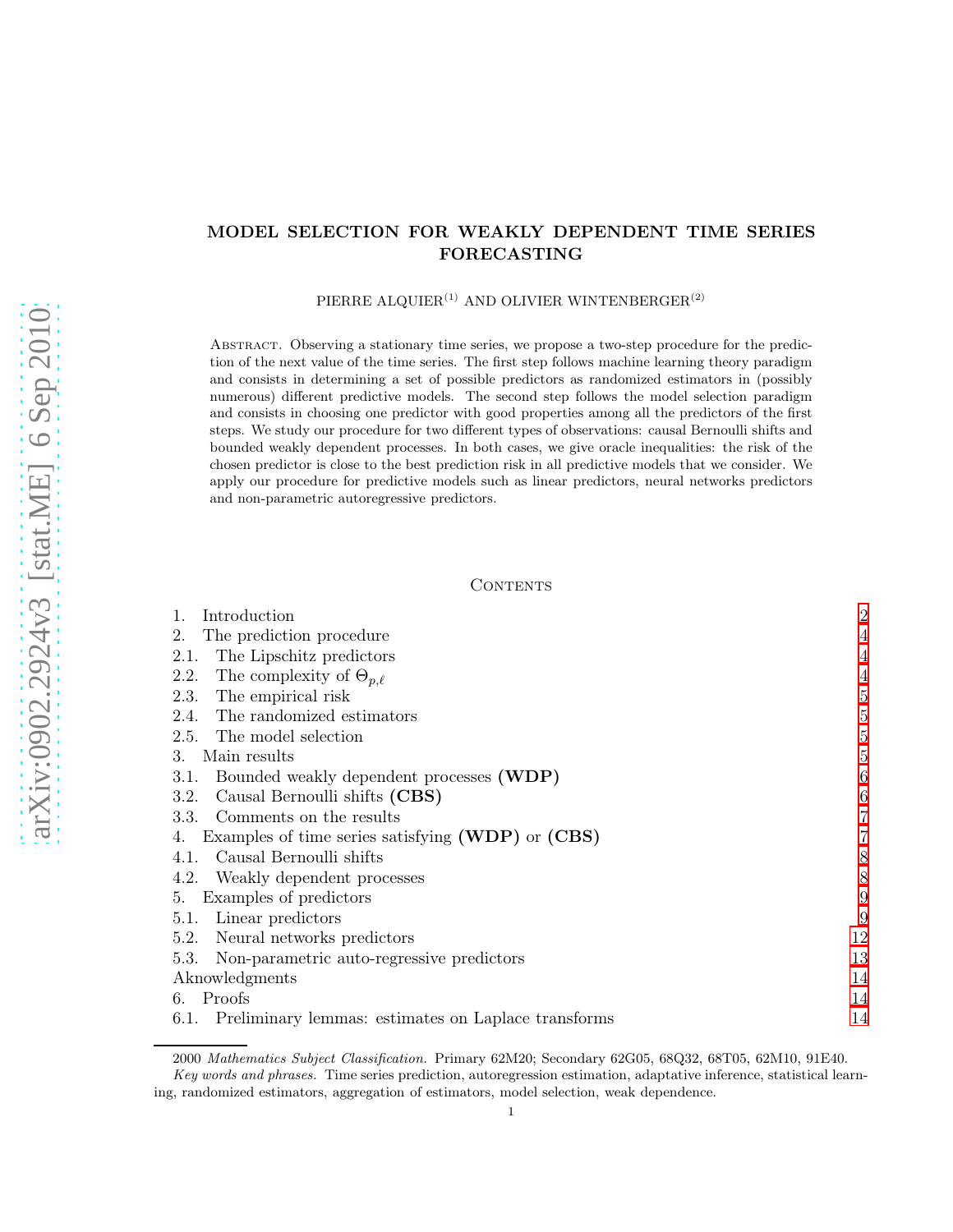#### 2 P. ALQUIER AND O. WINTENBERGER

|      | 6.2. Proof of Theorem 3.1                                       | 15 |
|------|-----------------------------------------------------------------|----|
| 6.3. | Proof of Theorem 3.2                                            | 17 |
|      | 6.4. Proofs of Lemmas 6.1, 6.3, 6.4, 6.5 and of Proposition 2.1 | 19 |
|      | 6.5. Proofs of the results given in Section 4                   | 22 |
|      | 6.6. Proofs of the results given in Section 5                   | 24 |
|      | References                                                      | 25 |

## 1. INTRODUCTION

<span id="page-1-0"></span>When observing a time series, one crucial issue is to predict the (non-observed) first future value using the observed past values. Since the seventies, different model selection procedures have been studied for inferring how many observed past values are needed for predicting the next value. Procedures such as AIC  $(|1|)$ , BIC (Schwarz [\[26\]](#page-25-0)) and APE (Ing [\[17\]](#page-25-1)) are used by practitioners to select a reasonable linear predictor. When the observations satisfy a linear model, those procedures are proved to be asymptotically efficient (see Ing [\[17\]](#page-25-1) for more details).

In the same time, the progress of statistical learning theory in the iid setting brought new perspectives in model selection (see Vapnik [\[29\]](#page-25-2) and Massart [\[20\]](#page-25-3) among others). Typical machinelearning procedures allow to choose a predictor among a family, with the guarantee that this predictor performs almost as well as the best possible predictor of the family (called the oracle). Such results are called oracle inequalities; they provide guarantees on the quality of the prediction without any parametric assumption on the observations.

Few works have been done in the context of dependent observations. The machine learning theory was used successfully in the time series prediction context by Modha and Masry [\[22\]](#page-25-4). However, their procedure relies on the knowledge of the  $\alpha$ -mixing coefficients. To our knowledge, there is no efficient estimation of this coefficients and their procedure seems difficult to use in practice. Baraud *et al.* [\[5\]](#page-24-2) use the model selection point of view to perform regression and auto-regression on dependent observations. They prove powerful oracle inequalities when the observations satisfy an additive auto-regressive model. When the observations are Harris recurrent Markov chains, Lacour [\[18\]](#page-25-5) gives also oracle inequalities for a procedure completely free of the dependence properties. An alternative point of view is provided by the theory of individual sequences prediction (see Lugosi and Cesa-Bianchi [\[19\]](#page-25-6) or Stoltz [\[28\]](#page-25-7)). In these works, no assumption on the observations not even a stochastic assumption - is done and oracle inequalities are given.

In this paper, our objectives are the following:

- (1) to build various predictors of different form and using different number of past observations,
- (2) to select one of these predictors *without any assumptions on the distribution of the observations*,
- (3) to prove oracle inequalities under weak assumptions on the observed time series.

In the end of this introduction, let us briefly present our two-step procedure.

Let us observe  $(X_1, \ldots, X_n)$  from a stationary time series  $X = (X_t)_{t \in \mathbb{Z}}$  distributed as  $\pi_0$  on  $\mathcal{X}^{\mathbb{Z}}$ where X is an Hilbert space equipped with its usual norm  $\|\cdot\|$ . Let us fix a (possibly large) family of predictors  $\{f_\theta, \theta \in \Theta\}$ : for any  $\theta$  and any t,  $f_\theta$  applied to the past values  $(X_{t-1}, X_{t-2}, \ldots, X_1)$ is a possible prediction of  $X_t$ . We discretize the family of predictors by the number p of past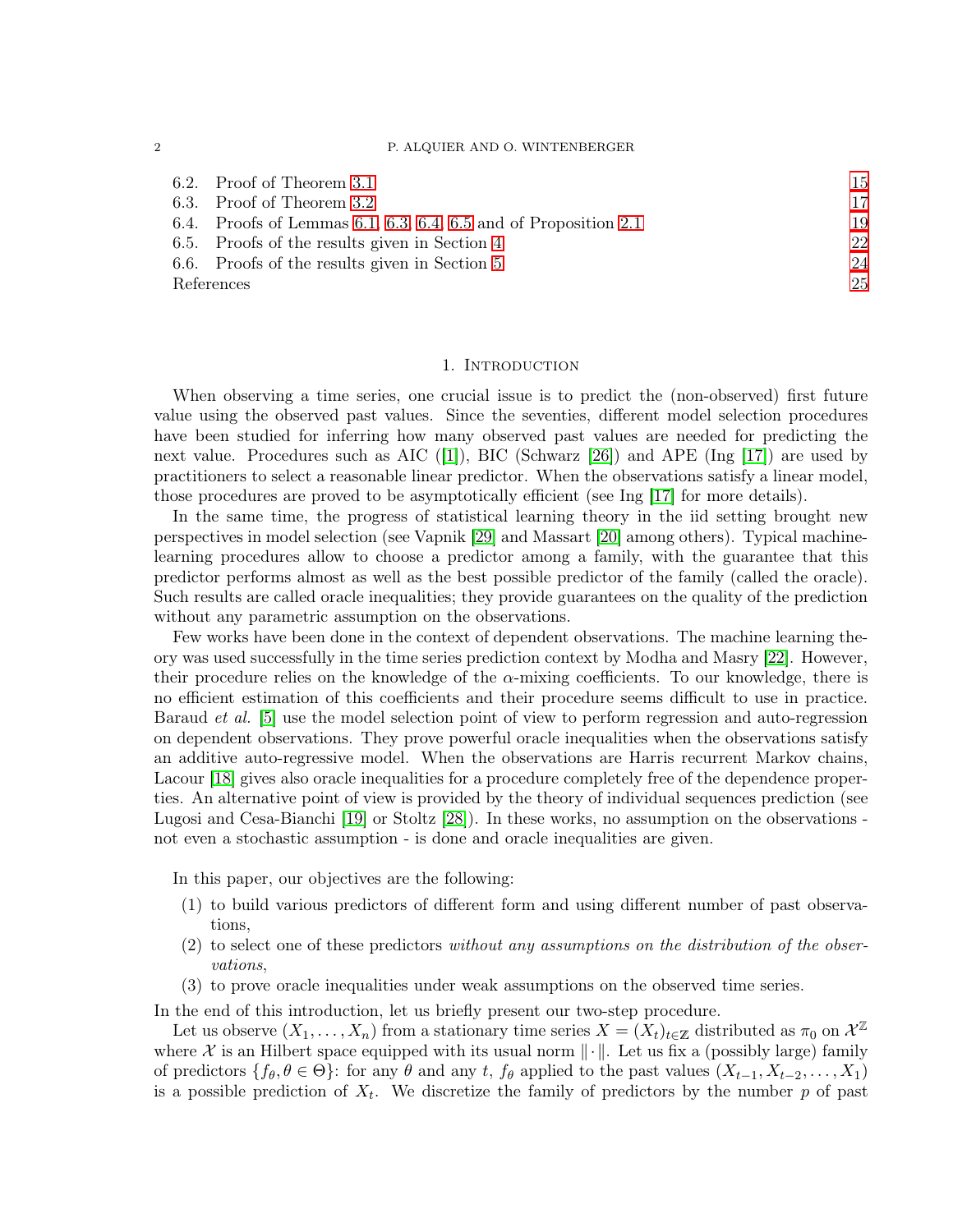values they use for prediction. Thus we assume that

$$
\Theta = \bigcup_{p=1}^{\left\lfloor\frac{n}{2}\right\rfloor} \Theta_p
$$

where the  $\Theta_p$  are disjoint in order that for any  $\theta \in \Theta$ , there is only one p such that  $\theta \in \Theta_p$ . Now, for any  $\theta \in \Theta_p$ ,  $f_{\theta}$  is a function  $\mathcal{X}^p \to \mathcal{X}$  and at any time t,  $f_{\theta}(X_{t-1},...,X_{t-p})$  is a prediction of  $X_t$  according to  $\theta$  and denoted  $\hat{X}_t^{\theta}$ . As the predictor  $f_{\theta}$  may take different forms (linear, neural networks, $\dots$ , we write

$$
\Theta_p = \bigcup_{\ell=1}^{m_p} \Theta_{p,\ell}
$$

for a given  $m_p \in \{1, ..., n\}$ . Finally, the risk  $R(\theta)$  of the prediction is defined by

$$
R(\theta) = \pi_0 \left[ \| f_\theta(X_{t-1}, ..., X_{t-p}) - X_t \| \right] = \pi_0 \left[ \left\| \hat{X}_t^{\theta} - X_t \right\| \right],
$$

where here and all along the paper  $\pi[h] = \int h d\pi$  for any measure  $\pi$  and any integrable function h. Note that  $R(\theta)$  does not depend on t as X is stationary.

The mathematical counterparts of the points (1), (2) and (3) of our objectives are the following. The point (1) corresponds to build, on the basis of the observations, an estimator  $\hat{\theta}_{p,\ell}$  in each model  $\Theta_{p,\ell}$ , for  $1 \le p \le \lfloor n/2 \rfloor$  and  $1 \le \ell \le m_p$ . The point (2) consists in defining a procedure to choose a  $\hat{\theta}$  among all the possible  $\hat{\theta}_{p,\ell}$ . Finally, for point (3), we prove that  $R(\hat{\theta})$  is close to  $\inf_{\theta \in \Theta} R(\theta)$ . To attain our objectives we use the PAC-Bayesian paradigm (introduced by Shawe-Taylor and Williamson [\[27\]](#page-25-8) and McAllester [\[21\]](#page-25-9)). Using this approach, Catoni [\[7,](#page-24-3) [8,](#page-24-4) [9\]](#page-24-5), Audibert [\[4\]](#page-24-6), Alquier [\[2\]](#page-24-7), Tsybakov and Dalalyan [\[10\]](#page-24-8) solve points (1), (2) and (3) simultaneously for various regression and classification problems in the iid setting. In this paper we build a procedure that gives a predictor  $\hat{\theta}$  satisfying, under general conditions on X and with probability at least  $1 - \varepsilon$ ,

$$
R(\hat{\theta}) \le \inf_{d_{p,\ell} \le n} \left\{ \min_{\theta \in \Theta_{p,\ell}} R(\theta) + \text{cst.} \sqrt{\frac{d_{p,\ell}}{n}} \log^{5/2}(n) \right\} + \text{cst.} \frac{\log \frac{1}{\varepsilon}}{\sqrt{n}}
$$

where cst > 0 is an explicit constant and  $d_{p,\ell}$  an estimate of the complexity of  $\Theta_{p,\ell}$ .

To obtain such oracle inequalities, we use sharp estimates (close to the ones in the iid case) on the Laplace transform of partial sums in dependent settings. For bounded observations we use the  $\theta_{\infty}$ -coefficients (see [\[11\]](#page-24-9)), introduced in Rio [\[24\]](#page-25-10) as the γ-mixing coefficients. These coefficients generalize the uniform mixing ones. For unbounded observations we use the causal Bernoulli shifts representation. It includes all classical linear ARMA models and also the more general chains with infinite memory introduced by Doukhan and Wintenberger [\[14\]](#page-24-10). These bounded and unbounded dependent frameworks are not comparable with the  $\beta$  or  $\alpha$ -mixing ones as they include some dynamical systems that are not mixing, see Andrews [\[3\]](#page-24-11) and Dedecker and Prieur [\[12\]](#page-24-12) for details. Finally, it is important to note that our prediction procedure is the same for the two dependence frameworks. It does not depend on any unknown dependence coefficients; we believe that similar oracle inequalities for our predictor can be proved in other weakly dependent settings.

The paper is organized as follows: First, the prediction procedure is detailed in Section [2;](#page-3-0) Second, the assumptions on the observed time series and the corresponding oracle inequalities are given in Section [3.](#page-4-3) In Section [4](#page-6-1) are given some examples of time series for which these oracle inequalities hold. Our procedure applied on some possible prediction models are given in Section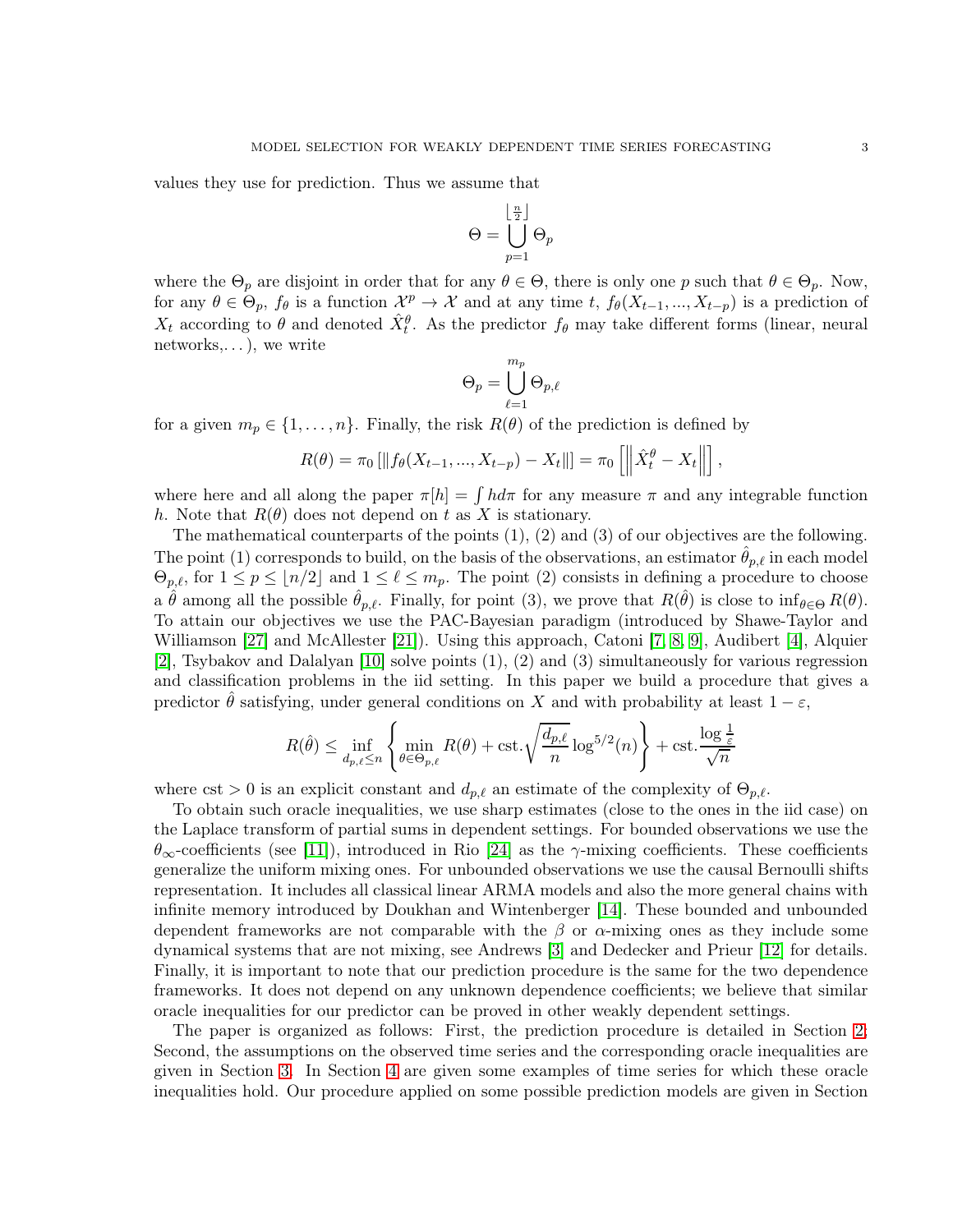<span id="page-3-0"></span>[5.](#page-8-0) Linear predictors (with simulations), neural networks predictors and non-parametric predictors are considered. Finally the complete proofs are collected in Section [6.](#page-13-1)

#### 2. The prediction procedure

We observe  $(X_1, \ldots, X_n)$  from a stationary time process  $X = (X_t)_{t \in \mathbb{Z}}$  distributed as  $\pi_0$  on  $\mathcal{X}^{\mathbb{Z}}$ where X is an Hilbert space equipped with its usual norm  $\|\cdot\|$ . We fix a family of predictors  ${f_{\theta}, \theta \in \Theta}$  with

$$
\Theta = \bigcup_{p=1}^{\lfloor \frac{n}{2} \rfloor} \Theta_p = \bigcup_{p=1}^{\lfloor \frac{n}{2} \rfloor} \left( \bigcup_{\ell=1}^{m_p} \Theta_{p,\ell} \right)
$$

such that  $m_p \ge n$  and  $p(\theta)$  is the only p such that  $\theta \in \Theta_p$ . For any  $\theta \in \Theta$ , we denote  $\hat{X}_t^{\theta} =$  $f_{\theta}(X_{t-1},...,X_{t-p})$  and  $R(\theta) = \pi_0 \left[ \left\| \hat{X}_t^{\theta} - X_t \right\| \right]$ i .

<span id="page-3-1"></span>2.1. The Lipschitz predictors. Let M denotes the set of all possible pairs  $(p, l)$ :

$$
M = \bigcup_{p=1}^{\lfloor \frac{n}{2} \rfloor} \{p\} \times \{1, ..., m_p\}.
$$

Let T be a  $\sigma$ -algebra on  $\Theta$  and  $\mathcal{T}_{p,\ell}$  be its restriction to  $\Theta_{p,\ell}$  for any  $(p,\ell) \in M$ . For any  $(p,\ell) \in M$ , we assume that  $\Theta_{p,\ell}$  is a compact subset of  $\mathbb{R}^q$  for some  $q < \infty$  (q depends on  $(p,\ell)$ ) and that there exists  $(a_j(\theta))_{j\in\{1,\dots,p\}}$  satisfying, for any  $(x_1,...,x_p)$ ,  $(y_1,...,y_p) \in \mathcal{X}^p$ , the relation

(2.1) 
$$
|| f_{\theta}(x_1, ..., x_p) - f_{\theta}(y_1, ..., y_p)|| \leq \sum_{j=1}^p a_j(\theta) ||x_j - y_j||.
$$

Moreover, we assume that

(2.2) 
$$
L := \sup_{(p,\ell) \in M} \sup_{\theta \in \Theta_{p,\ell}} \sum_{j=1}^p a_j(\theta) \quad \text{satisfies} \quad L \le \log(n) - 1
$$

<span id="page-3-2"></span>in order to bound the volatility of the predictors uniformly on M.

2.2. The complexity of  $\Theta_{p,\ell}$ . To control the complexity of each  $\Theta_{p,\ell}$  we assume that, for all  $(p, l) \in M$ , there exist a probability measure  $\pi_{p,\ell}$  on the measurable space  $(\Theta_{p,\ell}, \mathcal{T}_{p,\ell})$  and a constant  $1 \leq d_{p,\ell} < \infty$  satisfying

<span id="page-3-4"></span>(2.3) 
$$
\sup_{\gamma > e} \left\{ \frac{-\log \int_{\Theta_{p,\ell}} \left[ \exp \left( -\gamma \left( R(\theta) - R\left( \overline{\theta}_{p,\ell} \right) \right) \right) \right] d\pi_{p,\ell}(\theta)}{\log(\gamma)} \right\} \leq d_{p,\ell}.
$$

Here  $\overline{\theta}_{p,\ell} = \arg \min_{\Theta_{p,\ell}} R$  for any  $(p,\ell) \in M$ . The parameter  $d_{p,\ell}$  is linked with classical dimensions as the Vapnik dimension and entropy measures. In this paper we only investigate the cases where  $\pi_{p,\ell}$  is the Lebesgue measure on  $\Theta_{p,\ell}$ . We have the following result:

<span id="page-3-3"></span>**Proposition 2.1.** Let  $q \in \mathbb{N}^*$ ,  $x > 0$  and  $\mathcal{B}_x^q$  be the closed  $\ell^1$ -ball in  $\mathbb{R}^q$  of radius  $x > 0$  and *centered at* 0*. If*  $\Theta_{p,\ell} = \mathcal{B}_{c_{p,\ell}}^q$  *for*  $c_{p,\ell} > 0$  *and*  $\theta \to R(\theta)$  *is a C-Lipschitz function then we have:* 

(2.4) 
$$
d_{p,\ell} \le q \times \left(1 + \log \left( c_{p,\ell} \left( \frac{Ce}{q} \vee \frac{1}{c_{p,\ell} - ||\overline{\theta}_{p,\ell}||} \right) \right) \right).
$$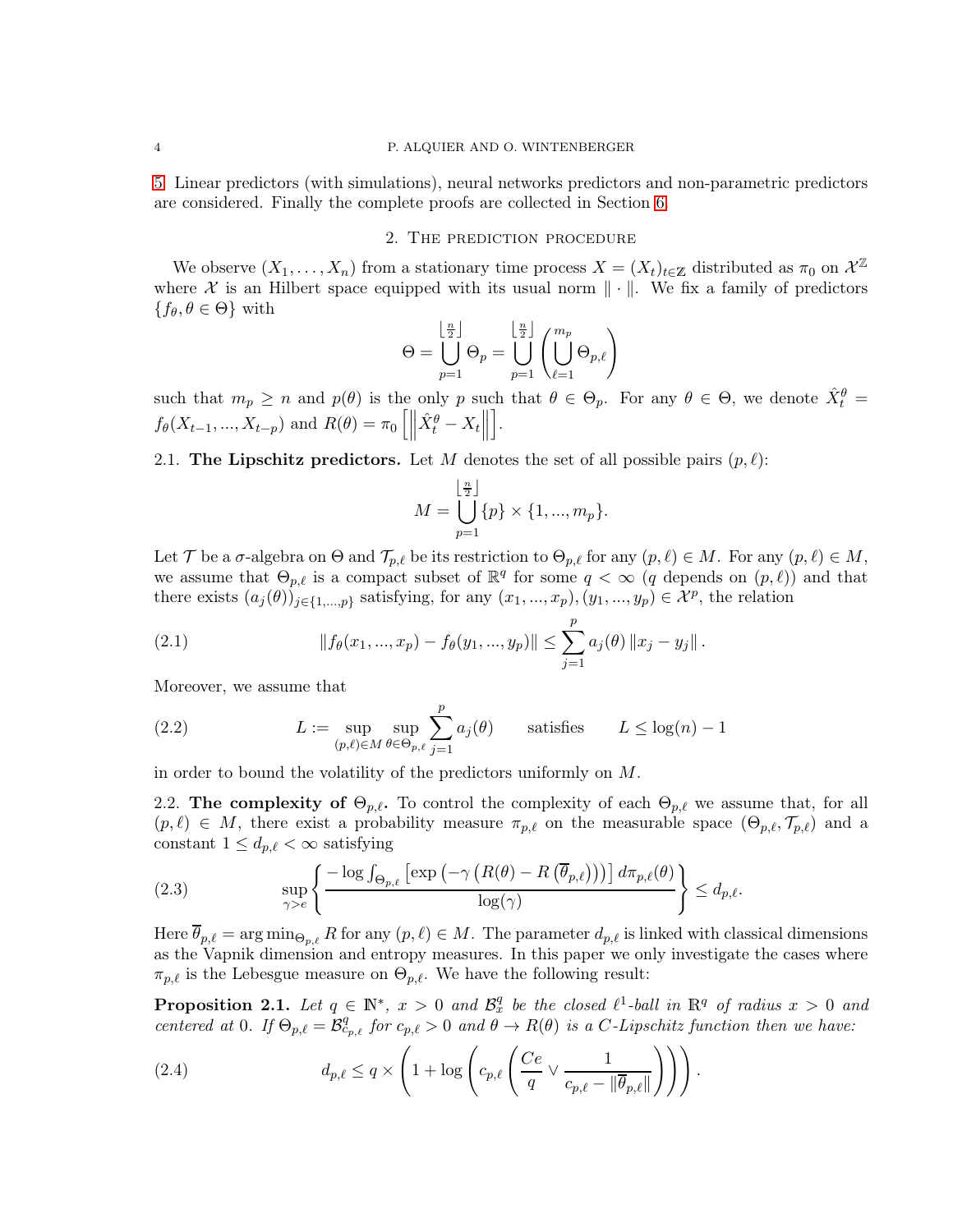<span id="page-4-0"></span>2.3. The empirical risk. As the risk  $R(\theta)$  cannot be computed, we use its empirical counterpart  $r_n(\theta)$ :

$$
r_n(\theta) = \frac{1}{n-p(\theta)} \sum_{t=p(\theta)+1}^n \left\| X_t - \hat{X}_t^{\theta} \right\|.
$$

<span id="page-4-1"></span>2.4. The randomized estimators. For any  $(p, \ell) \in M$ , our randomized estimators  $\tilde{\theta}_{p,\ell}^{\lambda}$  is drawn randomly through a Gibbs measure

<span id="page-4-4"></span>
$$
\tilde{\theta}_{p,\ell}^{\lambda} \sim \pi_{p,\ell} \{-\lambda r_n\}.
$$

We recall that for any measure  $\pi$  and any measurable function h such that  $\pi[\exp(h)] < +\infty$ , the Gibbs measure denoted  $\pi\{h\}$  is defined by the relation:

(2.5) 
$$
\frac{d\pi\{h\}}{d\pi}(\theta) = \frac{\exp(h(\theta))}{\pi[\exp(h)]}.
$$

Here the parameter  $\lambda$  is called the temperature (this terminology comes from the statistical thermodynamics). For  $n \ge 8e(1+L)$ ,  $\lambda$  takes values in a finite grid  $\mathcal{G}_{p,\ell}$  defined as

$$
\mathcal{G}_{p,\ell} = \left\{ g_1 \frac{\sqrt{d_{p,\ell}n} \log(d_{p,\ell}n)}{(1+L) \log^{3/2}(n)}, \ldots, g_{n_0} \frac{\sqrt{d_{p,\ell}n} \log(d_{p,\ell}n)}{(1+L) \log^{3/2}(n)} \right\} \cap \left[2e, \frac{n}{4(1+L)}\right].
$$

where  $\tilde{c} \leq g_1 < \ldots < g_{n_0} \leq \hat{c}$  with  $2 \leq n_0 \leq n$  and  $0 < \tilde{c} < 2/(1+L) < 2e(1+L) < \hat{c} < \infty$ . Remark that when  $\lambda$  grows,  $\pi_{p,\ell}\{-\lambda r_n\}$  tends to concentrate around the minimizer of the empirical risk  $r_n(.)$ .

<span id="page-4-2"></span>2.5. The model selection. Classically one choose the minimizer of the penalized empirical risk  $\arg \min_{p,\ell} [r_n(\tilde{\theta}_{p,\ell}^{\lambda}) + \text{pen}(p,\ell,\lambda)],$  for some well chosen penalization  $\text{pen}(p,\ell,\lambda)$ , see Massart [\[20\]](#page-25-3). Here we consider  $\hat{\theta} = \tilde{\theta}^{\hat{\lambda}}$  $\hat{p}, \hat{\ell}$  where

$$
(\hat{p}, \hat{\ell}, \hat{\lambda}) = \arg \min_{\substack{(p,\ell) \in M \\ \lambda \in \mathcal{G}_{p,\ell}}} \hat{R}(p,\ell,\lambda).
$$

The model criterion  $\hat{R}(p,\ell,\lambda)$  is given by the PAC-Bayesian approach:

$$
\hat{R}(p,\ell,\lambda) = -\frac{1}{\lambda} \log \int_{\Theta_{p,\ell}} \exp(-\lambda r_n(\theta)) d\pi_{p,\ell}(\theta) + \frac{1}{\lambda} \log \left( n \left\lfloor \frac{n}{2} \right\rfloor m_p \right) + \frac{\lambda (1+L)^2 \log^3(n)}{n(1-p/n)^2}.
$$

# 3. Main results

<span id="page-4-3"></span>In order to prove that  $R(\hat{\theta})$  is close to  $\inf_{\theta \in \Theta} R(\theta)$  with hogh probability, we restrict our study to two different contexts. Note that  $\hat{\theta}$  is defined independently of these contexts and that a practitioner may compute our predictor on any observed time series.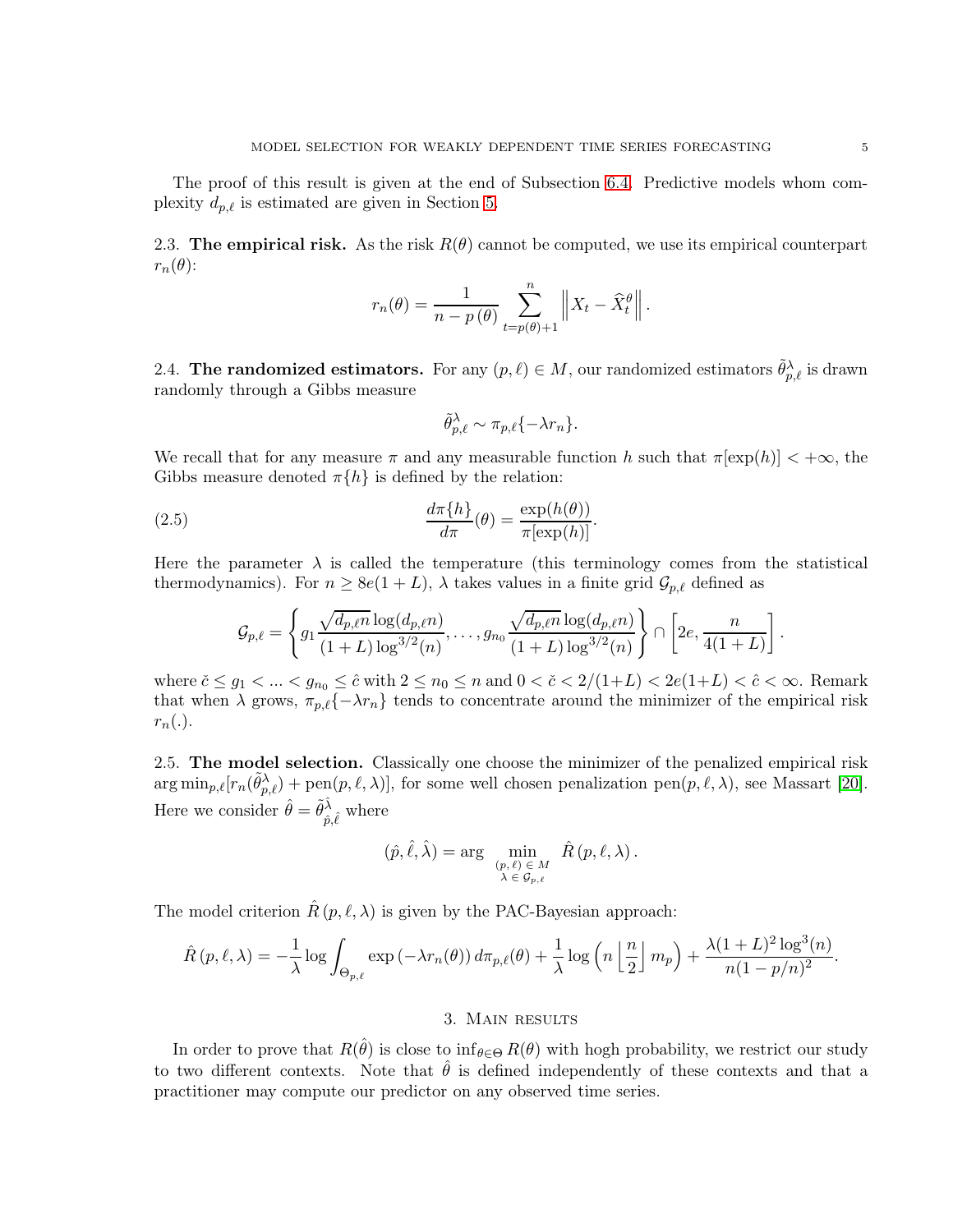<span id="page-5-0"></span>3.1. Bounded weakly dependent processes (WDP). In this case X is bounded, i.e.  $||X||_{\infty} :=$  $\sup_t \|X_t\| < \infty$ . We use the  $\theta_{\infty,n}(1)$ -coefficients in Dedecker *et al.* [\[11\]](#page-24-9), a version of the  $\gamma$ -mixing of Rio [\[25\]](#page-25-11)) adapted to stationary time series. If Z is a bounded variable in  $\mathcal{X}^q$  ( $q \geq 1$ ) defined on  $(\Omega, \mathcal{A}, \mathbb{P})$ , for any  $\sigma$ -algebra G of A we have:

$$
\theta_{\infty}(\mathfrak{S}, Z) = \sup_{f \in \Lambda_1} \left\| \left| \mathbb{E}\big(f(Z) \big| \mathfrak{S}\big) - \mathbb{E}\big(f(Z)\big) \right| \right\|_{\infty}
$$

,

where  $\Lambda_1$  is the set of real 1-Lipschitz functions on  $\mathcal{X}^q$  equipped with the norm  $||z|| = \sum_{i=1}^q ||z_i||$ . Let us define the  $\sigma$ -algebra  $\mathfrak{S}_p = \sigma(X_t, t \leq p)$  for any  $p \in \mathbb{Z}$  and the coefficients

$$
\theta_{\infty,k}(1)=\sup\biggl\{\theta_{\infty}\bigl(\mathfrak{S}_p,(X_{j_1},\ldots,X_{j_\ell})\bigr),\quad p+1\leq j_1<\cdots
$$

Moreover assume that there is a constant  $C > 0$  such that for any  $n, \theta_{\infty,n}(1) < C$  (the short memory condition). Causal Bernoulli shifts with bounded innovations, uniform  $\varphi$ -mixing sequences and dynamical systems are classical  $\theta_{\infty}$  weakly-dependent examples, see Section [4](#page-6-1) for more details. In this context we prove the following oracle inequality

<span id="page-5-2"></span>Theorem 3.1. *Under* (WDP) *and condition* [\(2.3\)](#page-3-4)*, there are explicit constants*

$$
(\mathrm{cst}_1, \mathrm{cst}_2) = \mathrm{cst}(\check{c}, \hat{c}, L, C, \|X_0\|_{\infty})
$$

*such that for all*  $n \ge 8e(1+L)$  *with probability at least*  $1-\varepsilon$ 

$$
R(\hat{\theta}) \le \inf_{d_p, \ell \le n} \left\{ \min_{\theta \in \Theta_{p,\ell}} R(\theta) + \text{cst}_1 \cdot \sqrt{\frac{d_{p,\ell}}{n}} \log^{5/2}(n) \right\} + \text{cst}_2 \cdot \frac{\log \frac{1}{\varepsilon}}{\sqrt{n}} + 4(1+L) \left( \frac{(\|X_0\|_{\infty} + C)^2}{2} - \log^3(n) \right)_+.
$$

The proof of this result is given in Subsection [6.2](#page-14-0) page [15.](#page-14-0)

<span id="page-5-1"></span>3.2. **Causal Bernoulli shifts (CBS).** Let  $\mathcal{X}'$  be some Banach space equipped with a norm also denoted  $\|\cdot\|$ . Let  $H: \mathcal{X}'^{\mathbb{N}} \mapsto \mathcal{X}$  be a Lipschitzian function, i.e. such that there exists  $(a_j(H))_{j\in\mathbb{N}}$ satisfying, for any  $v = (v_j)_{j \in \mathbb{N}}, v' = (v'_j)_{j \in \mathbb{N}} \in \mathcal{X}'^{\mathbb{N}}$ , the relations:

<span id="page-5-4"></span>(3.1) 
$$
||H(v) - H(v')|| \le \sum_{j=0}^{\infty} a_j(H) ||v_j - v'_j||,
$$

<span id="page-5-3"></span>(3.2) with 
$$
\sum_{j=0}^{\infty} ja_j(H) < +\infty.
$$

We denote  $\sum_{j=0}^{\infty} a_j(H) := a(H)$ ,  $\sum_{j=0}^{\infty} ja_j(H) = \tilde{a}(H)$ . The causal Bernoulli shifts are defined by the relation

$$
X_t = H(\xi_t, \xi_{t-1}, \xi_{t-2}, \ldots) \qquad \forall t \in \mathbb{Z}
$$

where  $\xi_t$  for  $t \in \mathbb{Z}$  are iid variables called the innovations and distributed as  $\mu$ . We assume that the innovation's norm admits a finite Laplace transform  $\mu[\exp(c^*||\xi_0||)] := \Psi(c^*) < +\infty$  (the Cramer condition) for  $c^* \ge a(H)$ . Classical examples of such processes are causal linear ARMA models and chains with infinite memory with low-tail innovations, see Section [4](#page-6-1) for more details. In this context we prove the following oracle inequality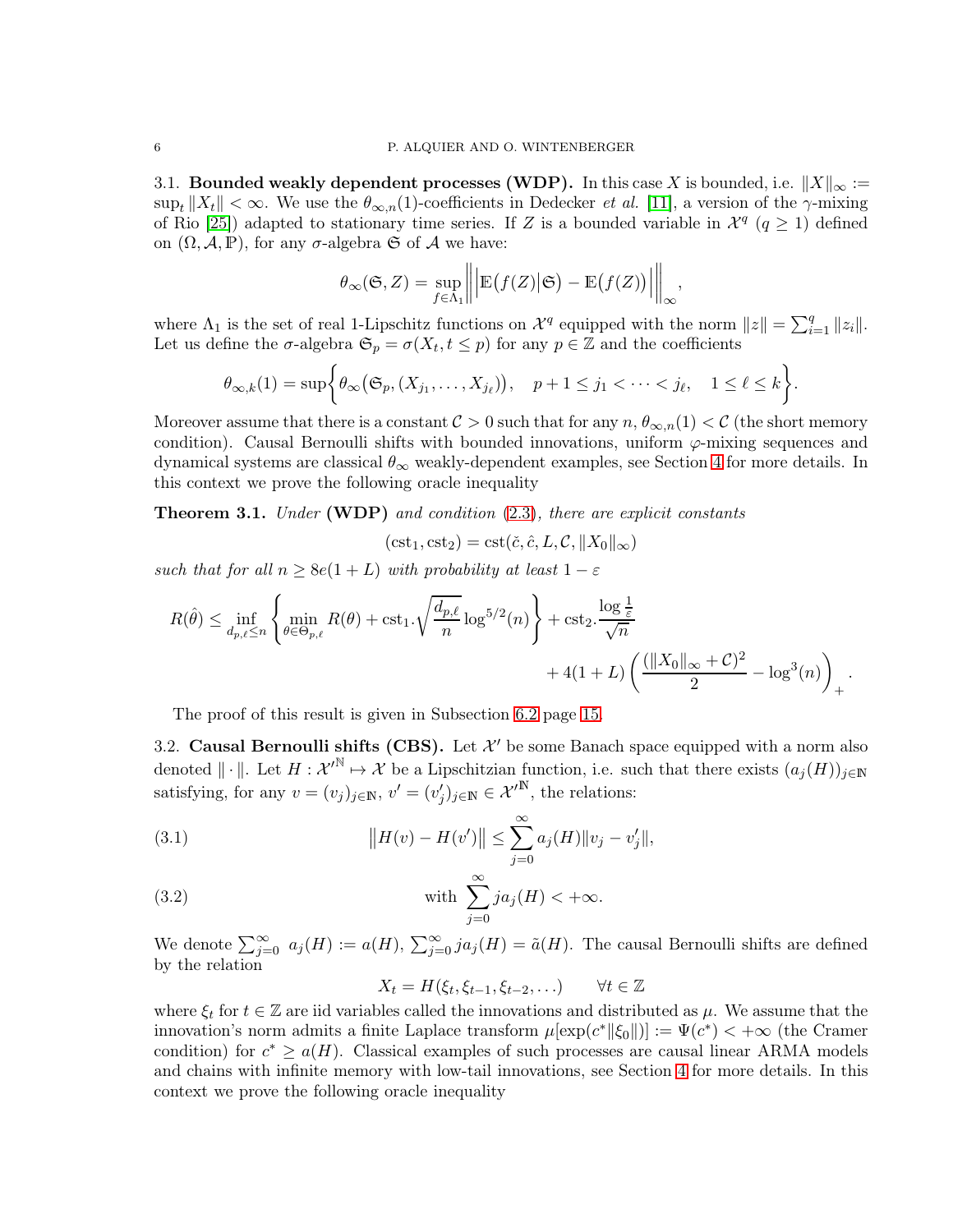<span id="page-6-2"></span>Theorem 3.2. *Under* (CBS) *and condition* [\(2.3\)](#page-3-4)*, there are explicit constants*

$$
(\mathrm{cst}'_1, \mathrm{cst}'_2) = \mathrm{cst}'(\check{c}, \hat{c}, L, a(H), \tilde{a}(H), \Psi(1))
$$

*such that for all*  $n \ge 8e(1+L)$  *with probability at least*  $1 - \varepsilon$ 

$$
R(\hat{\theta}) \le \inf_{d_{p,\ell} \le n} \left\{ \min_{\theta \in \Theta_{p,\ell}} R(\theta) + \text{cst}'_1 \cdot \sqrt{\frac{d_{p,\ell}}{n}} \log^{5/2}(n) \right\} + \text{cst}'_2 \cdot \frac{\log \frac{1}{\varepsilon}}{\sqrt{n}} + \sqrt{\frac{d_{\hat{p},\hat{\ell}}}{n}} \log(d_{\hat{p},\hat{\ell}} n) 4(1+L)\hat{c} \left( 4a(H)\Psi(a(H)) + 2\log^2(n) \left( 1 + \frac{\tilde{a}(H)}{a(H)} \right)^2 - \log^3(n) \right)_+.
$$

The proof of this result is given in Subsection [6.3](#page-16-0) page [17.](#page-16-0)

<span id="page-6-0"></span>3.3. Comments on the results. The constants are roughly (but explicitly) estimated in the proofs, see Subsections [6.2](#page-14-0) and [6.3.](#page-16-0) For example, we obtain

$$
\mathrm{cst}_1 \le (1+L) \left( \frac{6}{\check{c}} + 8\hat{c} \left( 1 + \|X_0\|_{\infty} + \mathcal{C} \right)^2 \right) \quad \text{and} \quad \mathrm{cst}_2 \le \frac{7(1+L)}{\check{c}}.
$$

For  $n$  sufficiently large, the last terms in the oracle inequalities vanish. Then it exists a constant  $C > 0$  such that under (WDP) or (CBS) for all  $n \ge 8e(1+L)$  with probability at least  $1-\varepsilon$ :

$$
R(\hat{\theta}) \le \inf_{d_p, \ell \le n} \left\{ \min_{\theta \in \Theta_{p,\ell}} R(\theta) + C \sqrt{\frac{d_{p,\ell}}{n}} \log^{5/2}(n) \right\} + C \frac{\log \frac{1}{\varepsilon}}{\sqrt{n}}.
$$

Similar oracles inequalities have already proved by Modha and Masry [\[22\]](#page-25-4) and Baraud *et al.* [\[5\]](#page-24-2). These inequalities are given in expectation while ours are true with high probability. Remark that integrating our oracle inequalities with respect to  $\varepsilon$  leads to a result in expectation: there exists a constant  $C > 0$  independent of n such that in both (WDP) and (CBS) cases

$$
\pi_0\left[R(\hat{\theta})\right] \leq \inf_{d_{p,\ell} \leq n} \left\{\min_{\theta \in \Theta_{p,\ell}} R(\theta) + C\sqrt{\frac{d_{p,\ell}}{n}}\log^{5/2}(n)\right\}.
$$

The converse is not true: results in expectation do not lead to results that hold with high probability.

It is difficult to compare our oracle inequalities with the ones in [\[22\]](#page-25-4) and [\[5\]](#page-24-2): contrary with our paper, they deal with the quadratic risk and  $(β-$  or  $α-$ ) mixing time series. However, let us remark that we obtain the same additional term  $\sqrt{d_{p,\ell}/n}$  (called the rate) than in the iid case, up to a multiplicative  $\log^{5/2}(n)$  term (called the loss). Baraud *et al.* [\[5\]](#page-24-2) obtain the same rate than in the iid case associated with the quadratic risk, while Modha and Masry [\[22\]](#page-25-4) suffer a loss  $(n/d_{p,\ell})^c$ for some  $c > 0$ .

# 4. Examples of time series satisfying (WDP) or (CBS)

<span id="page-6-1"></span>We present several examples of time series satisfying (WDP) or (CBS).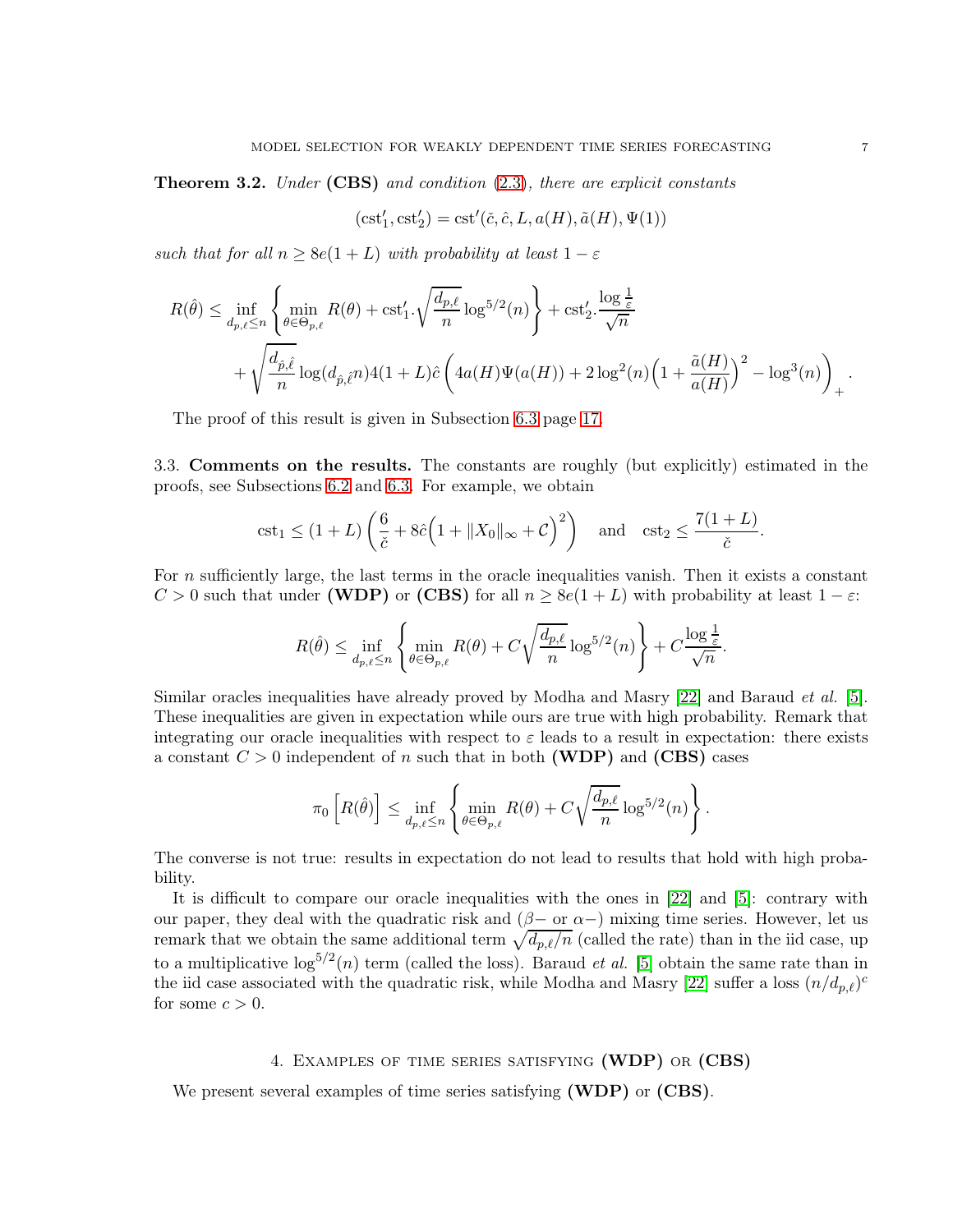<span id="page-7-0"></span>4.1. Causal Bernoulli shifts. Causal Bernoulli shifts are stationary time series that admit the representation

(4.1) 
$$
X_t = H(\xi_t, \xi_{t-1}, \xi_{t-2}, \ldots) \qquad \forall t \in \mathbb{Z}
$$

where the  $\xi_t$  are iid variables called innovations. Almost all known stationary and ergodic processes have this form. However we work here under the restrictive assumption  $(4.3)$ . Remark that under this Lipschitz condition the existence of the stationary time series  $(X_t)$  follows from [\(4.1\)](#page-7-3) and it satisfies the Cramer condition as soon as the innovations do. Some examples of causal Bernoulli shifts are presented below.

4.1.1. *Linear models.* Let  $(X_t)$  be a real time series admitting the MA( $\infty$ ) representation

<span id="page-7-3"></span>
$$
X_t = \sum_{j=0}^{\infty} a_j \xi_{t-j} \quad \text{with} \quad \sum_{j=0}^{\infty} j a_j < +\infty.
$$

Then it satisfies (CBS) if the iid innovations  $\xi_t$  satisfy the Cramer condition. As an example there is any causal AR(∞) model  $X_t = \phi_0 + \sum_{j=1}^{\infty} \phi_j X_{t-j} + \xi_t$  with  $\phi(z) = 1 - \sum_{j=1}^{\infty} \phi_j z^j$  that have no root for  $|z| \le 1$  (such that causal ARMA $(p,q)$  models). Indeed, it is a real analytic function on the unit disc,  $1/\phi(z)$  is a well defined real analytic function with the expression  $\sum_{j=1}^{\infty} \psi_j z^j$ on the unit disc with the coefficients  $\psi_j$  that decrease exponentially fast ([\(3.2\)](#page-5-3) is automatically satisfied).

4.1.2. *Chains with infinite memory*. Chains with infinite memory is a class of time series  $(X_t)$ introduced by Doukhan and Wintenberger [\[14\]](#page-24-10) as the solution of the equation

<span id="page-7-5"></span>(4.2) 
$$
X_t = F(X_{t-1}, X_{t-2}, \dots; \xi_t) \text{ almost everywhere},
$$

for some function  $F: \mathcal{X}^{(\mathbb{N}\setminus\{0\})}\times\mathcal{X}'\to\mathcal{X}$ . Assume also that there exits some u satisfying, for all  $x = (x_k)_{k \in \mathbb{N} \setminus \{0\}}$ ,  $x' = (x'_k)_{k \in \mathbb{N} \setminus \{0\}} \in \mathcal{X}^{\mathbb{N} \setminus \{0\}}$  such that there exists  $N > 0$  as  $x_k = x'_k = 0$  for all  $k > N$ , the condition

<span id="page-7-2"></span>(4.3) 
$$
||F(x; y) - F(x'; y')|| \le \sum_{j=1}^{\infty} a_j(F) ||x_j - x'_j|| + u||y - y'||,
$$

<span id="page-7-4"></span>(4.4) with 
$$
\sum_{j=1}^{\infty} a_j(F) := a(F) < 1
$$
,

Many non linear econometrics time series are chains with infinite memory. The following Proposition gives sufficient assumptions such that chains with infinite memory satisfy (CBS):

<span id="page-7-6"></span>**Proposition 4.1.** *Under* [\(4.3\)](#page-7-2) *and* [\(4.4\)](#page-7-4) *there exists a unique solution*  $(X_t)$  *of equation* [\(4.2\)](#page-7-5) *satisfying* (CBS) *if*  $\xi_0$  *satisfies the Cramer condition.* 

The proof of Proposition [4.1](#page-7-6) is given in Subsection [6.5.](#page-21-0)

#### <span id="page-7-1"></span>4.2. Weakly dependent processes.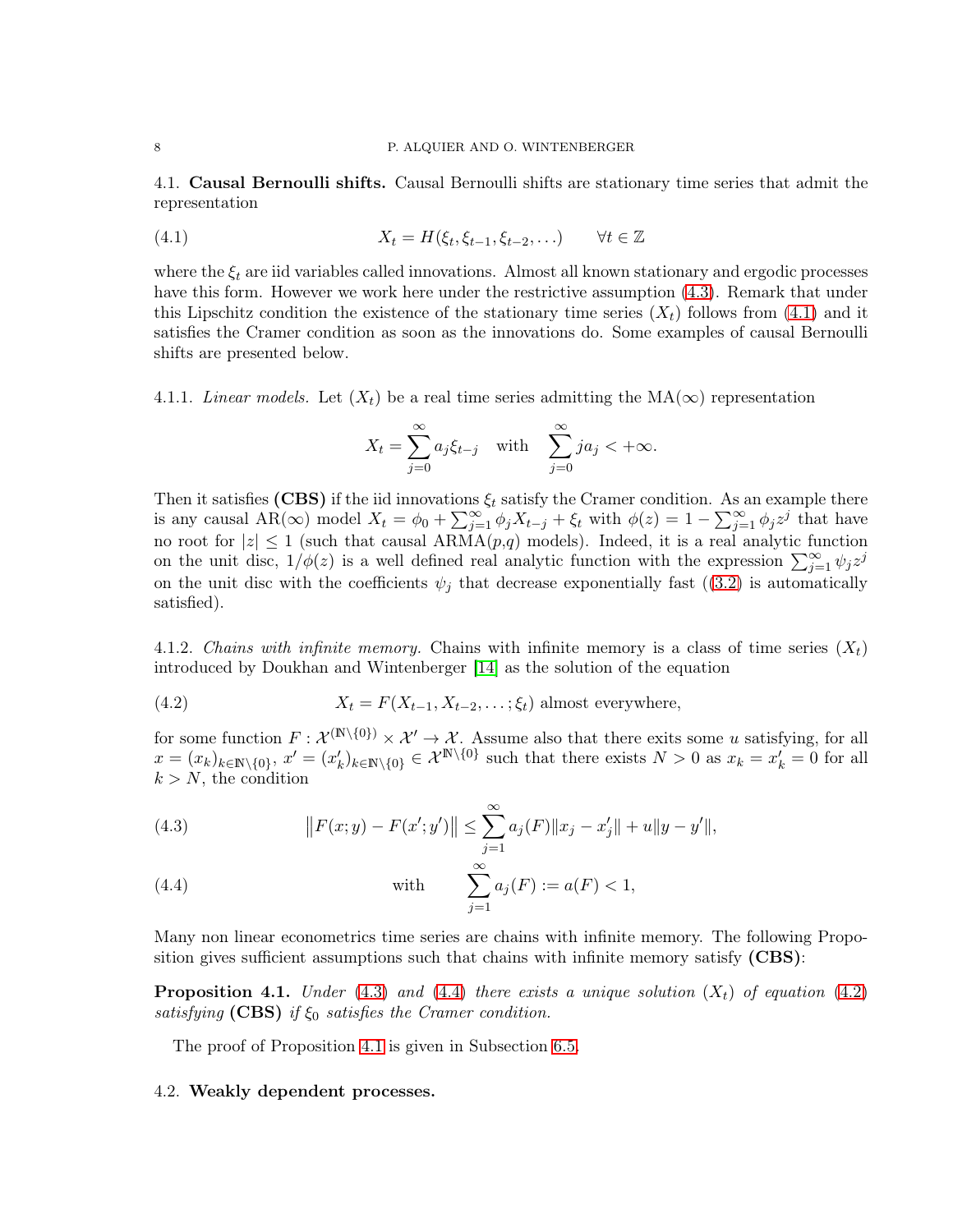4.2.1. *Bounded causal Bernoulli shifts.* Bounded causal Bernoulli shifts are examples of time series satisfying (WDP):

<span id="page-8-2"></span>Proposition 4.2. *Under condition* [\(4.3\)](#page-7-2) *and* [\(3.2\)](#page-5-3)*, any solution of the equation* [\(4.1\)](#page-7-3) *is bounded by*  $2a(H)\|\xi_0\|_{\infty}$  *and is weakly dependent* (WDP) *with*  $C = 2\|\xi_0\|_{\infty} \tilde{a}(H)$ .

The proof of this already known result is given in Subsection [6.5](#page-21-0) for completeness. Below are presented two examples of time series satisfying (WDP) that are not bounded causal Bernoulli shifts.

4.2.2. *Uniform*  $\varphi$ *-mixing processes.* Let us remind the definition of the  $\varphi$ -mixing coefficients introduced in Ibragimov [\[16\]](#page-25-12);

$$
\varphi(r) = \sup_{(A,B)\in\mathfrak{S}_0\times\mathfrak{F}_r} |\pi(B/A) - \pi(B)|
$$

where  $\mathfrak{F}_r = \sigma(Y_t, t \geq r)$ . The class of  $\varphi$ -mixing processes gives examples of time series that satisfied (WDP):

<span id="page-8-3"></span>**Proposition 4.3.** *If*  $(X_t)$  *is a stationary bounded process then it satisfies* (WDP) *with* 

$$
\theta_{\infty,n}(1) \le 2||X_0||_{\infty} \sum_{r=1}^n \varphi(r).
$$

The proof of this already known result is given in Subsection [6.5](#page-21-0) for completeness. Remark that  $(X_t)$  satisfies the short memory condition as soon as  $(\varphi(r))$  is summable. All uniform ergodic Markov chains are examples of  $\varphi$ -mixing processes with short memory, see Doukhan [\[13\]](#page-24-13).

4.2.3. *Dynamical systems on* [0,1]. The AR(1) process  $X_t = 2^{-1}(X_{t-1} + \xi_t)$  with  $\xi_t$  Bernoulli distributed is not mixing, see [\[3\]](#page-24-11) for more details. Through a reversion of the time, it can be viewed as a dynamical system  $X_t = T(X_{t+1})$  where  $T(x) = 2x$  if  $0 \le x < 1/2$ ,  $T(x) = 2x - 1$ if  $1/2 \leq x \leq 1$ . Dedecker and Prieur [\[12\]](#page-24-12) extended this counter-example to processes  $(X_t)$  such that  $X_t = T(X_{t+1})$  where T is an expanding map on [0,1], see Section 4.4 of [\[12\]](#page-24-12) for a proper definition. Then  $(X_t)$  satisfies (WDP) with  $C = K\sigma/(1-\sigma)$  where  $K > 0, 0 \le \sigma < 1$ , see Section 7.2 of [\[12\]](#page-24-12).

#### 5. Examples of predictors

<span id="page-8-0"></span>We give some examples of Lipschitz predictors where we can estimate the complexity of the  $\Theta_{p,\ell}$  and then apply our main results. In this section  $C > 0$  is a constant independent of  $\varepsilon$  and n that may be different from one inequality to another.

<span id="page-8-1"></span>5.1. Linear predictors. Let  $\mathcal{X} = \mathbb{R}$  and we consider predictors of the form:

$$
f_{\theta}(X_{t-1},...,X_{t-p}) = \theta_0 + \sum_{i=1}^{p} \theta_i X_{t-i},
$$

where  $\theta \in \Theta_p \subset \mathbb{R}^{p+1}$  with by definition, for some  $B > 0$ ,

$$
\Theta_p = \Theta_{p,1} = \left\{\theta \in \mathbb{R}^{p+1}, \quad \|\theta\|_1 = \sum_{i=0}^p |\theta_i| \leq B \right\}
$$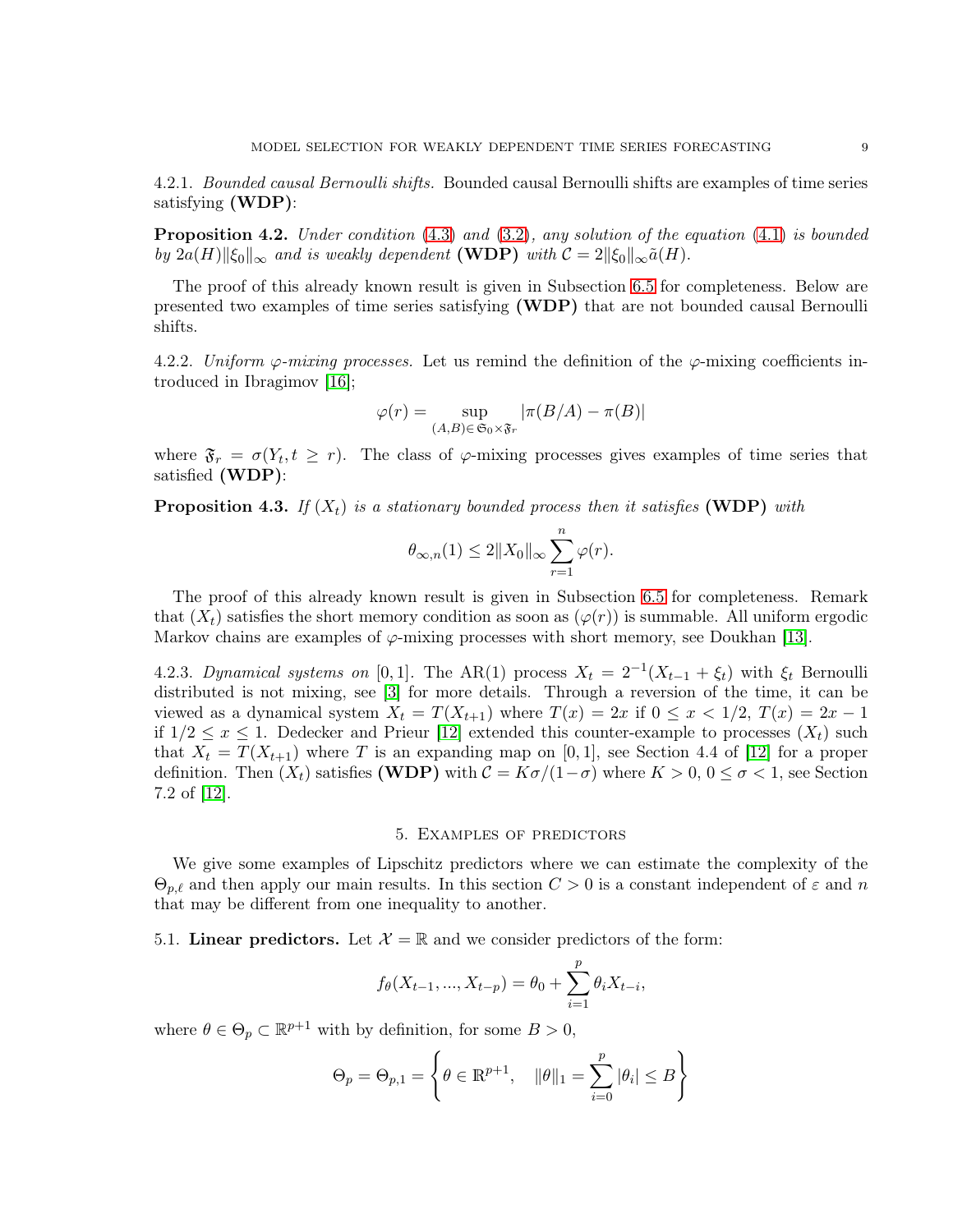$(m_p = 1$  for all p and we omit the index  $\ell$ ). Using Proposition [2.1](#page-3-3) it follows that

$$
d_p \le (p+1)\log\left(eB\left(\frac{e}{p+1} \vee \frac{1}{B - \|\overline{\theta}_p\|}\right)\right),
$$

where  $\overline{\theta}_p = \arg \min_{\Theta_p} R(\theta)$ . As a consequence of Theorems [3.1](#page-5-2) and [3.2](#page-6-2) we obtain:

<span id="page-9-0"></span>Corollary 5.1. *If*  $\|\overline{\theta}_p\|_1 \leq B - e/(p+1)$  *for all*  $p \geq 0$ *, then, under* (WDP) *or* (CBS)*, for all*  $n \geq 8e(1+L)$  *with probability at least*  $1 - \varepsilon$ *:* 

$$
R(\hat{\theta}) \le \inf_{p+1 \le n/2} \left\{ \min_{\theta \in \Theta_p} R(\theta) + C\sqrt{\frac{p}{n}} \log^{5/2}(n) \right\} + C\frac{\log \frac{1}{\varepsilon}}{\sqrt{n}}
$$

.

As an application, consider the innovations  $\xi_t$  iid satisfying the Cramer condition and med $(\xi_0)$  = 0. If  $(X_t)$  is a causal  $AR(p_0)$  process  $(0 \leq p_0 < \infty)$  of the form

$$
X_t = a_0 + \sum_{j=1}^{p_0} a_j X_{t-j} + \xi_j
$$
 for all  $t \in \mathbb{Z}$ .

If  $B \ge \sum_{j=0}^p |a_j| + e/(p+1)$  for all  $0 \le p \le p_0$ , the error of the best linear predictor is  $\mu[|\varepsilon_j|]$ . Corollary [5.1](#page-9-0) then implies that for any  $0 < \varepsilon < 1$  and any  $n \ge 2(p_0 + 1)$ , it holds:

$$
R(\hat{\theta}) - \mu[|\varepsilon_0|] \le C\left(\sqrt{\frac{p_0}{n}}\log^{5/2}(n) + \frac{\log \frac{1}{\varepsilon}}{\sqrt{n}}\right) \qquad \text{with probability at least } 1 - \varepsilon.
$$

 $\sqrt{p_0/n} \log^{5/2}(n)$ . Note that  $\hat{\theta}$  achieves this rate even if  $p_0$  is unknown. One says that our proce-For  $\varepsilon > 0$  fixed independently of n, the rate of convergence of the excess risk is estimated by dure is adaptive in  $p_0$  and, using the terminology of [\[22\]](#page-25-4), memory-universal.

Consider now that  $(X_t)$  comes from an AR( $\infty$ ) model of the form

(5.1) 
$$
X_t = a_0 + \sum_{i=1}^{\infty} a_i X_{t-i} + \xi_t, \text{ for all } t \in \mathbb{Z}.
$$

If  $B \ge \sum_{j=0}^p |a_j| + e/(p+1)$  for all  $p \ge 0$ , we have  $\overline{\theta}_p = (a_0, ..., a_p)$ . Then we roughly bound  $R(\overline{\theta}_p) = \pi_0[|\sum_{i>p} a_i X_{-i} + \xi_0]| \leq \mu[|\xi_0|] + \pi_0[|X_{-i}|] \sum_{i>p} |a_i|$  and with probability at least  $1 - \varepsilon$ :

$$
R(\hat{\theta}) - \mu[|\xi_0|] \le \inf_{p+1 \le n/2} \left[ \pi_0[|X_0|] \sum_{i > p} |a_i| + C \sqrt{\frac{p}{n}} \log^{5/2}(n) \right] + C \frac{\log \frac{1}{\varepsilon}}{\sqrt{n}}.
$$

In this non-parametric setting, to obtain a rate of convergence for the excess risk we have to specify the decay rate of the  $|a_i|$ . For example, if

$$
\exists \gamma > 0, \exists \beta > 0, \forall p: \quad \sum_{i > p} |a_i| \le \frac{\gamma}{p^{\beta}}
$$

then the convergence rate is  $(\log^5(n)/n)^{\frac{\beta}{2\beta+1}}$  (consider the optimal  $p = n^{1/(2\beta+1)} \log^{5/(2\beta+1)}(n)$ ).

Simulations. We implement our linear prediction procedure using the R software [\[23\]](#page-25-13). We compare the results to the one obtained using the standard ARIMA procedure of R with the AIC criterion for model selection. Our theoretical penalization terms, driven by «the worst-case type»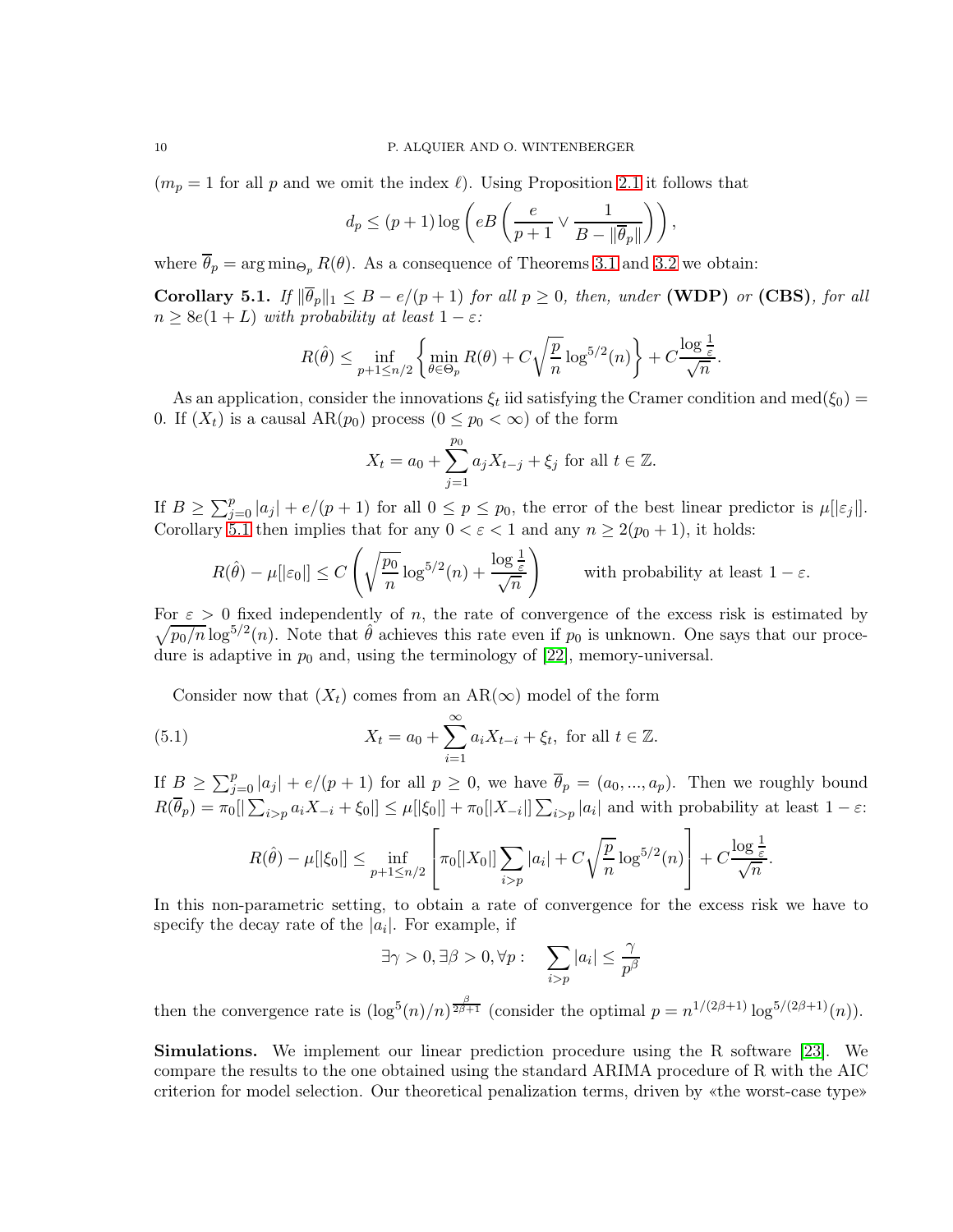bounds, are necessarily pessimistic: our procedure systematically over-penalizes large models. Thus, for having an efficient procedure in practice, adjustments have been done. However we aim with these simulations to show that

- (1) our linear prediction procedure is easily implementable;
- (2) its performances are reasonable when the implemented penalization term is smaller than the theoretical one.

We only consider observations from simulations of  $AR(p_0)$  models of the form

$$
X_t = \sum_{i=1}^{p_0} a_i X_{t-i} + \xi_t
$$

where the  $\xi_t$  are iid, either  $\mathcal{N}(0, \sigma^2)$ -distributed, either  $(\delta_0 + \mathcal{E}(\lambda))/2$  distributed, where  $\delta_0$  is the Dirac mass on 0 and  $\mathcal{E}(\lambda)$  the exponential distribution with parameter  $\lambda > 0$ . In both cases the Cramer condition is satisfied and med( $\xi_0$ ) = 0. In the first case, mean and median are equal whereas this is no longer true in the second case. Thus the minimizers of the  $\ell_1-$  and quadratic risk differ in the second case.

We use  $p_0 = 3$ ,  $a_1 = 0.2$ ,  $a_2 = 0.3$ ,  $a_3 = 0.2$ ,  $\sigma^2 \in \{1, 3\}$ ,  $\lambda \in \{1, 1/\sqrt{12}\}$ , and  $n = 500$ ,

$$
\Theta = \bigcup_{p=1}^8 \Theta_p = \bigcup_{p=1}^8 \{ \theta \in \mathbb{R}^p : ||\theta||_1 \leq 1 \}
$$

and

$$
\lambda \in \mathcal{G} = \{2, 4, 8, ..., 1024\}.
$$

In view of our procedure, we compute the simplified penalized criterion

$$
(\hat{\lambda}, \hat{p}) = \arg \min_{1 \leq p \leq 8 \atop \lambda \in \mathcal{G}} -\frac{1}{\lambda} \log \int_{\Theta_{p,\ell}} \exp(-\lambda r_n(\theta)) d\pi_{p,\ell}(\theta) + \lambda \frac{K^2}{n}.
$$

The theoretical value  $K = 2(\log n)^{3/2} \approx 9$  systematically over-penalizes the large models and always selects the simplest one  $(p = 1)$ . Thus, we fix in practice  $K = 0, 1$ . To compute the criteria, the integrand term is approximated using an acceptation-reject algorithm with gaussian proposal and 10000 iterations. To compare one simulation of  $\hat{\theta} \sim \pi_{\hat{p}}(-\hat{\lambda}r_n)$  with  $\hat{\theta}_{AIC}$  obtained by the classical R procedure we simulate independently  $(X'_1, \ldots, X'_{500})$  distributed as  $(X_1, \ldots, X_{500})$ and we compare  $\overline{\phantom{a}}$ 

$$
err_1(\hat{\theta}) = \frac{1}{n-8} \sum_{i=9}^{500} \left| X'_i - \sum_{p=1}^{\hat{p}} (\hat{\theta})_p X'_{i-p} \right|
$$

with  $err_1(\hat{\theta}_{AIC})$ . As the classical R procedure is based on least square estimators, we also compare the quadratic prevision error

$$
err_2(\hat{\theta}) = \frac{1}{n-8} \sum_{i=9}^{500} \left( X'_i - \sum_{p=1}^{\hat{p}} (\hat{\theta})_p X'_{i-p} \right)^2
$$

with  $err_2(\hat{\theta}_{AIC})$ . The results of 20 experiments are reported in Table [1.](#page-11-1)

The results are coherent with the theory: in the gaussian cases, the optimal values of  $\theta$  for the  $\ell_1$  and the quadratic risks of prediction are the same. Both procedures estimate efficiently the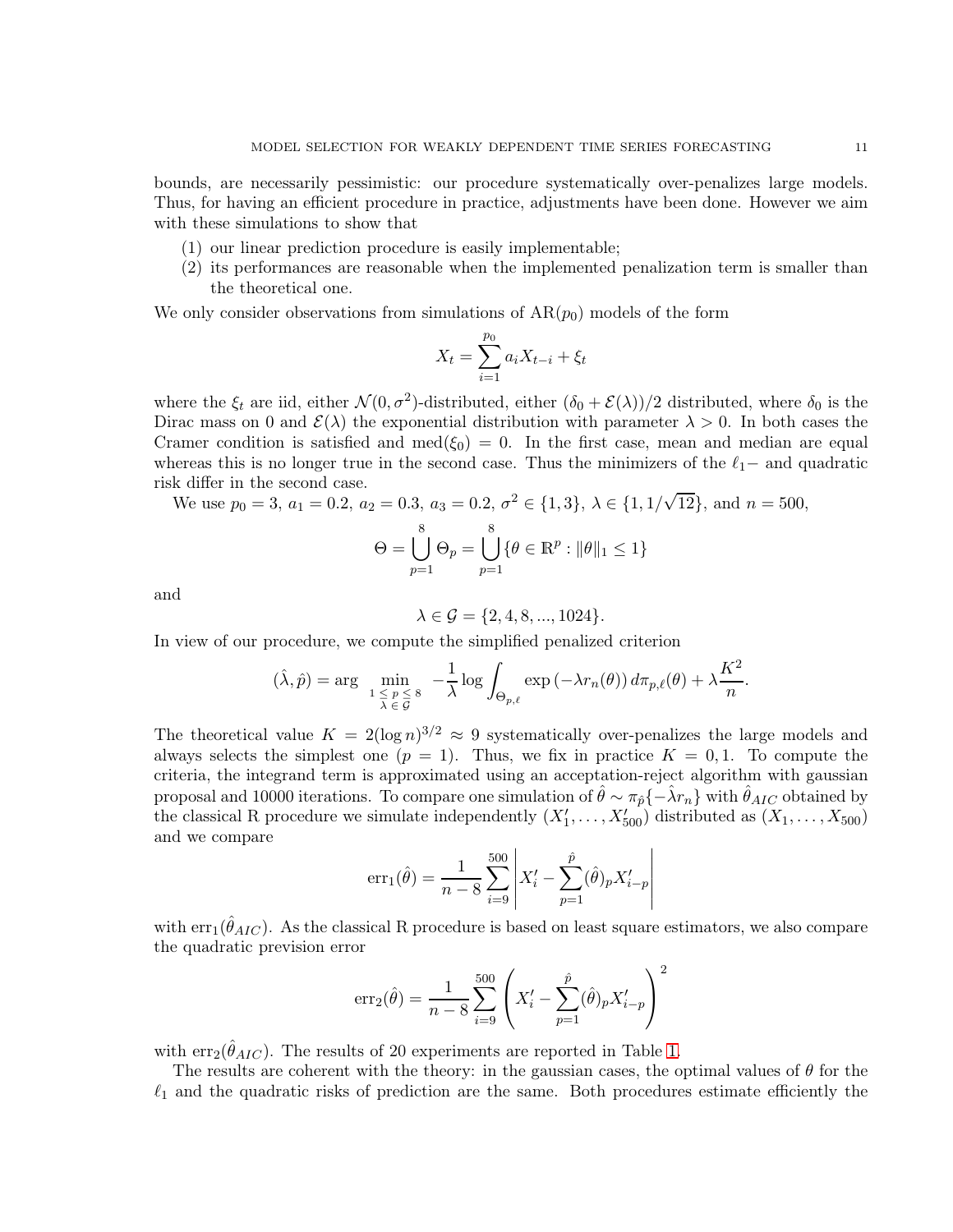<span id="page-11-1"></span>

| TABLE 1. For each experiment, we report the median, mean and standard devia-            |  |
|-----------------------------------------------------------------------------------------|--|
| tion of the $err_i$ .) quantities on the 20 experiments realized. The best results, for |  |
| both $err_1(.)$ and $err_2(.)$ , are highlighted for each serie.                        |  |

| $\xi_t$                                                 |        | $err_1(\hat{\theta})$ | $\overline{\text{err}}_1(\hat{\theta}_{AIC})$ | $err_2(\ddot{\theta})$ | $err_2(\ddot{\theta}_{AIC})$ |
|---------------------------------------------------------|--------|-----------------------|-----------------------------------------------|------------------------|------------------------------|
| $\mathcal{N}(0,1)$                                      | median | $\overline{0.790}$    | 0.792                                         | 0.975                  | 0.975                        |
|                                                         | mean   | 0.797                 | 0.798                                         | 0.985                  | 0.988                        |
|                                                         | s.d.   | 0.023                 | 0.024                                         | 0.054                  | 0.054                        |
| $\mathcal{N}(0,3)$                                      | median | 2.433                 | 2.432                                         | 0.918                  | 0.916                        |
|                                                         | mean   | 2.409                 | 2.412                                         | 0.911                  | 0.912                        |
|                                                         | s.d.   | 0.078                 | 0.065                                         | 0.496                  | 0.412                        |
| $\delta_0 + \mathcal{E}(1)$<br>$\overline{2}$           | median | 0.567                 | 0.592                                         | 0.819                  | 0.813                        |
|                                                         | mean   | 0.580                 | 0.589                                         | 0.836                  | 0.813                        |
|                                                         | s.d.   | 0.047                 | 0.043                                         | 0.153                  | 0.150                        |
| $\delta_0 + \mathcal{E}(1/\sqrt{12})$<br>$\mathfrak{D}$ | median | 1.973                 | 2.000                                         | 9.525                  | 9.494                        |
|                                                         | mean   | 1.955                 | 1.997                                         | 9.733                  | 9.390                        |
|                                                         | s.d.   | 0.158                 | 0.162                                         | 1.656                  | 1.522                        |

same  $\theta$  and their prediction risks are the same. In the other cases, the optimal values of  $\theta$  for the  $\ell_1$  and the quadratic risks of prediction are not the same. We observe  $err_1(\hat{\theta}) < err_1(\hat{\theta}_{AIC})$  and  $err_2(\hat{\theta}) > err_2(\hat{\theta}_{AIC})$ . The choice between the two procedures only depends on the prediction risk considered.

<span id="page-11-0"></span>5.2. Neural networks predictors. Similarly than in [\[22\]](#page-25-4), we present a procedure that approximates the best possible predictor using the best possible number of past values  $p$  for the one-step prediction. Given p, the best possible predictor for the  $\mathbb{L}^1$ -risk is med $(X_0|X_{-1},\ldots,X_{-p})$ . We denote  $R_p^*$  the corresponding risk. For  $\mathcal{X} = \mathbb{R}$  we use the abstract neural networks predictors defined in Barron [\[6\]](#page-24-14) by the relation

$$
f_{\theta} = c_0 + \sum_{i=1}^{\ell} c_i \, \phi(a_i \cdot x + b_i), \text{ for all } x \in \mathbb{R}^p,
$$

for  $a_i \in \mathbb{R}^p$  and  $c_i, b_i \in \mathbb{R}$  for all  $1 \leq i \leq \ell$ , the sigmoidal function  $\phi(x) = (1 + \exp(-x))^{-1}$ for all  $x \in \mathbb{R}$  and  $\theta = (c_0, a_{1,1}, \ldots, a_{1,p}, b_1, c_1, \ldots, a_{\ell,1}, \ldots, a_{\ell,p}, b_{\ell}, c_{\ell})$  in  $\mathcal{B}_{c_{p,\ell}}^{\mathcal{G}}$  for some  $c_{p,\ell} > 0$ ,  $q = \ell(p+2) + 1$  and  $\ell \leq n$ . For any  $p \geq 1$  we denote

$$
r_p(x) = \text{med}(X_0 | (X_{-1}, ..., X_{-p}) = x)
$$
 for all  $x \in \mathbb{R}^p$ .

and we assume that there exists a complex-valued function  $\tilde{r}_p$  on  $\mathbb{R}^p$  satisfying

$$
\forall x \in \mathbb{R}^p \qquad r_p(x) - r_p(0) = \int_{\mathbb{R}^p} (e^{iwx} - 1)\tilde{r}_p(w)dw \quad \text{ and } \quad \int_{\mathbb{R}^p} ||w||_1 |\tilde{r}_p(w)|dw \le C'p^c
$$

for some  $C', c > 0$ . Then

<span id="page-11-2"></span>**Corollary 5.2.** *Under* (WDP) *if for any*  $(p, \ell) \in M$ 

(5.2) 
$$
\frac{q}{e} + 2\sqrt{\ell} \|X\|_{\infty} (C'p^c + \ell \log \ell) \leq c_{p,\ell}
$$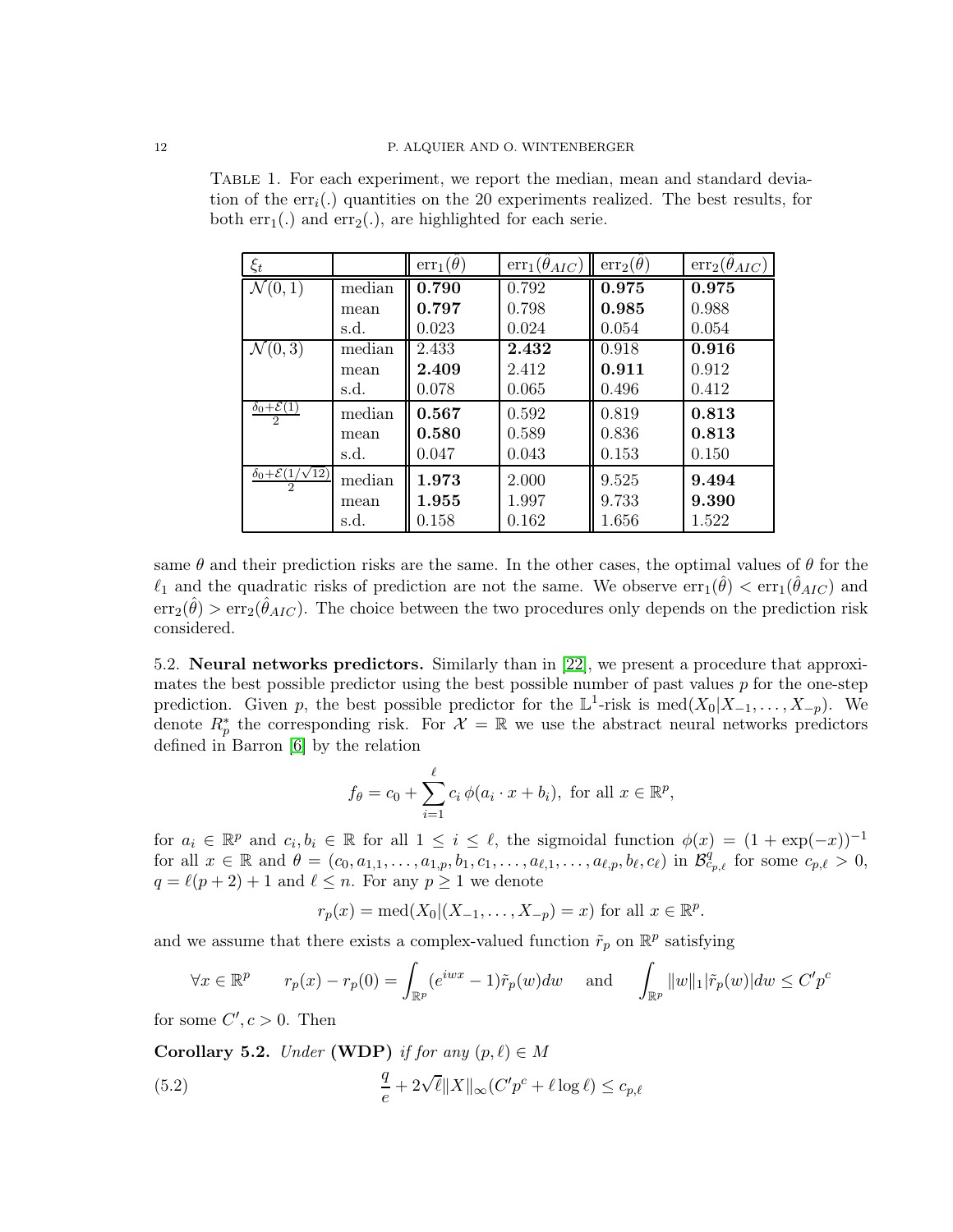*then, for all*  $n \geq \max_{M} c_{p,\ell}$ *, with probability at least*  $1 - \varepsilon$ *,* 

$$
R(\hat{\theta}) \le \inf_{10(1 + \log n)^2 p^{1+2c} \le n} \left\{ R_p^* + C \frac{p^{1/4 + c/2} \log^3 n}{n^{1/4}} \right\} + C \frac{\log \frac{1}{\varepsilon}}{\sqrt{n}}
$$

If  $(X_t)$  satisfies the Markov condition of order  $p_0$ , then  $c = 0$  and for *n* sufficiently large

$$
R(\hat{\theta}) - R_{p_0}^* \le C\left(\frac{\log^3 n}{n^{1/4}} + \frac{\log \frac{1}{\varepsilon}}{\sqrt{n}}\right).
$$

Compared to the iid case, the loss is  $\log^3 n$  and we do not need to know the order  $p_0$  (our procedure is memory-universal). It is smaller than the loss of the memory-universal procedure given in [\[22\]](#page-25-4).

<span id="page-12-0"></span>5.3. Non-parametric auto-regressive predictors. As in Baraud, Comte and Viennet [\[5\]](#page-24-2), we assume that  $(X_t)$  is a solution of the equation:

$$
X_t = f_1(X_{t-1}) + \cdots + f_{p_0}(X_{t-p_0}) + \xi_t
$$
, for all  $t \in \mathbb{Z}$ 

where  $\xi_t \sim \mathcal{N}(0, \sigma^2)$ , the  $f_i$  are functions  $[-1, 1] \mapsto \mathbb{R}$  in Hölder class  $H(s_i, L_i)$ :  $f_i$  is derivable  $|s_i|$  times and

<span id="page-12-1"></span>
$$
(5.3) \qquad \exists \mathcal{L}_i > 0, \forall (x, x') \in [-1, 1]^2, \quad |f_i^{(\lfloor s_i \rfloor)}(x) - f_i^{(\lfloor s_i \rfloor)}(x')| \le \mathcal{L}_i |x - x'|^{s_i - \lfloor s_i \rfloor}.
$$

Consider the Fourier basis  $(\phi_j(.))_{j\geq 1}$  on  $[-1,1]$  composed by  $\phi_{2k}(x) = \sqrt{2}\cos(2\pi kx)$  and  $\phi_{2k+1}(x) =$  $\sqrt{2} \sin(2\pi kx)$ . Assumption [5.3](#page-12-1) implies the existence of  $\gamma_i > 0$  such that for any  $m \ge 0$  it holds

$$
\min_{(\alpha_1,\ldots,\alpha_m)\in\mathbb{R}^m}\left\{\int_{-1}^1\Bigl[f_i(t)-\sum_{j=1}^m\alpha_{i,j}\phi_j(t)\Bigr]^2ds\right\}^{\frac{1}{2}}\leq\gamma_im^{-s_i}.
$$

Then natural predictors have the form

$$
\widehat{X}_{n+1} = \sum_{i=1}^{p} \sum_{j=1}^{\ell} \theta_{i,j} \varphi_j (X_{n-i}) =: f_{\theta}(X_n, \dots, X_{n-p})
$$

for any  $p \in \{1, ..., \lfloor n/2 \rfloor\}$  and any  $\ell \in \{1, ..., m_p = n\}$ . We restrict the procedure on  $\theta_{p,\ell}$  in the compact set

$$
\Theta_{p,\ell} = \left\{ \theta \in \mathbb{R}^{p\ell}, \sum_{i=1}^p \sum_{j=1}^\ell \theta_{i,j}^2 (2[j/2])^2 \leq L^2 \right\}
$$

such that any  $f_{\theta}$  is an L-Lipschitz function. Define also the coefficients  $\overline{\theta}_{p,\ell} \in \mathbb{R}^{p\ell}$  by the relation

$$
\arg\min_{\theta \in \Theta_{p,\ell}} \pi_0 \left[ \left| X_n - \sum_{i=1}^p \sum_{j=1}^\ell \theta_{i,j} \varphi_j(X_{n-i}) \right| \right].
$$

We obtain as a consequence of Theorem [3.1:](#page-5-2)

<span id="page-12-2"></span>**Corollary 5.3.** *Under* (CBS), *if for any*  $\ell \geq 1$  *and any*  $p \geq 1$ 

$$
\frac{\ell p}{e} + \left( \sum_{i=1}^{p_0} \sum_{j=1}^{\ell} (\overline{\theta}_{p_0, \ell})_{i,j}^2 (2[j/2])^2 \right)^{\frac{1}{2}} \le L,
$$

.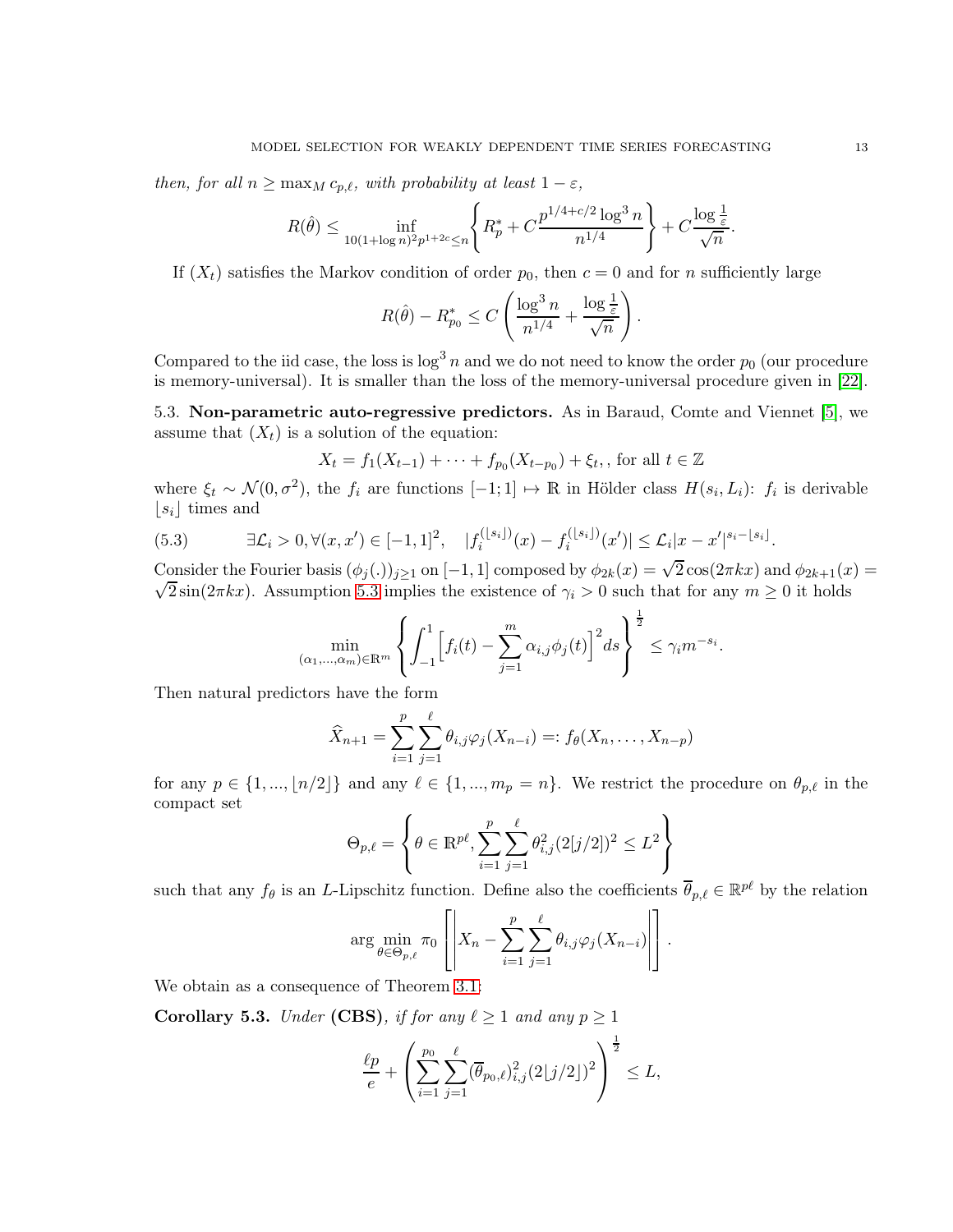*then for all*  $n \geq 8e(1+L)$  *with probability at least*  $1 - \varepsilon$ 

$$
R(\hat{\theta}) - \mu[|\xi_0|] \le C\left(\left(\frac{\log(n)}{n}\right)^{\frac{s}{2s+1}} + \frac{\log\frac{1}{\varepsilon}}{\sqrt{n}}\right)
$$

*where s denotes*  $\min\{s_1, ..., s_{p_0}\}.$ 

The (iid) minimax rate of convergence with respect to  $s_1, ..., s_{p_0}$  is for the <sup>1</sup>-risk achieved up to a logarithmic loss. In [\[5\]](#page-24-2), the (iid) minimax rate of convergence for the quadratic risk is achieved for the empirical quadratic risk.

#### <span id="page-13-0"></span>**AKNOWLEDGMENTS**

<span id="page-13-1"></span>We would like to thank the anonymous referees for the various corrections and improvements they suggested.

## 6. Proofs

To present the proofs in a unified version whether we work under (CBS) or (WDP), we truncate the observations if we are under (CBS):

$$
\overline{X}_t = H(\overline{\xi}_t, \overline{\xi}_{t-1}, \overline{\xi}_{t-2}, \ldots), \text{ for all } t \in \mathbb{Z},
$$

where  $\xi_t = (\xi_t \wedge C) \vee (-C)$ , under (WDP) we just take  $X_t = X_t$ . We denote in the sequel  $X = (X_t)$  and  $\overline{r}$ , R the risks associated with X under (CBS) and with X under (WDP). For shorten the proofs, we denote  $K_n = (1 + L) \log^{3/2} n$  and  $w_{p,\ell} = 1/(m_p \lfloor n/2 \rfloor)$  in the sequel. The proof of our main Theorem lies on estimates on Laplace transforms.

<span id="page-13-2"></span>6.1. Preliminary lemmas: estimates on Laplace transforms. The proofs of these lemmas are given in Section [6.4.](#page-18-0) The first Lemma is an estimate of the Laplace transforms of the risk of  $\overline{X}$ ; it is a direct corollary of the result in Rio [\[24\]](#page-25-10).

<span id="page-13-3"></span>**Lemma 6.1** (Laplace transform of the risk). *For any*  $\lambda > 0$  *and*  $\theta \in \Theta$  *we have:* 

$$
\pi_0[\exp(\lambda(\overline{R}(\theta)-\overline{r}_n(\theta)))] \le \exp\left(\frac{\lambda^2 k_n^2}{n(1-p/n)^2}\right),\,
$$

*where*  $k_n = \sqrt{2}C(1+L)(a(H) + \tilde{a}(H))$  *under* (CBS) *and*  $k_n = (1+L)(||X_0||_{\infty} + \theta_{\infty,n}(1))/\sqrt{2}$ *under* (WDP)*.*

Given a measurable space  $(E, \mathcal{E})$  we let  $\mathcal{M}^1_+(E)$  denote the set of all probability measures on  $(E, \mathcal{E})$ . The Kullback divergence is a pseudo-distance on  $\mathcal{M}^1_+(E)$  defined, for any  $(\pi, \pi') \in$  $[\mathcal{M}_{+}^{1}(E)]^{2}$  by the equation

$$
\mathcal{K}(\pi, \pi') = \begin{cases} \pi[\log(d\pi/d\pi')] & \text{if } \pi \ll \pi', \\ +\infty & \text{otherwise.} \end{cases}
$$

The proof of the following Lemma is omitted as it can be found in [\[7\]](#page-24-3) or [\[8\]](#page-24-4).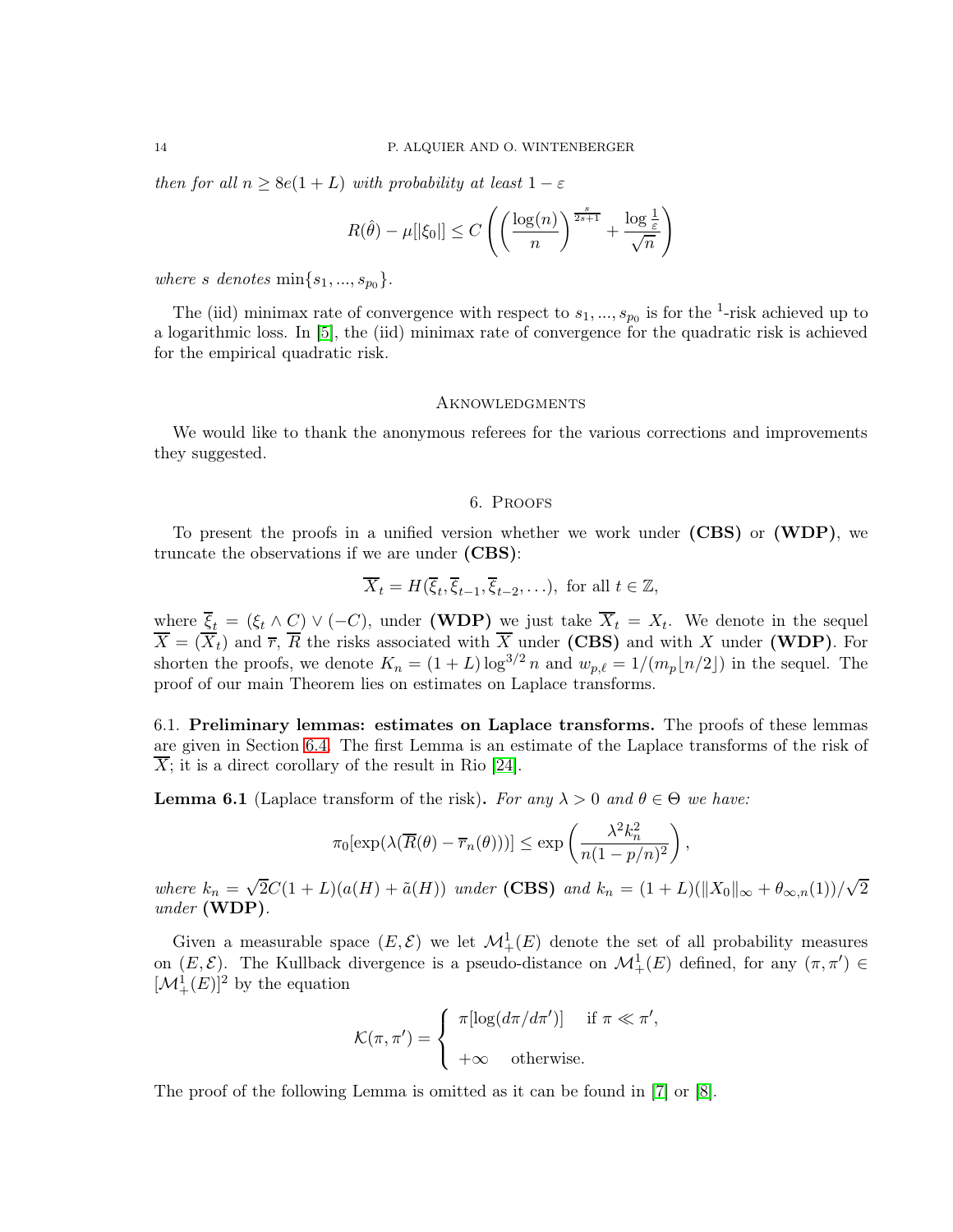<span id="page-14-4"></span>**Lemma 6.2** (Legendre transform of the Kullback divergence function). For any  $\pi \in \mathcal{M}^1_+(E)$ , for *any measurable function*  $h: E \to \mathbb{R}$  *such that*  $\pi[\exp(h)] < +\infty$  *we have:* 

<span id="page-14-6"></span>(6.1) 
$$
\pi[\exp(h)] = \exp\left(\sup_{\rho \in \mathcal{M}_+^1(E)} \left(\rho[h] - \mathcal{K}(\rho, \pi)\right)\right),
$$

*with convention*  $\infty - \infty = -\infty$ *. Moreover, as soon as h is upper-bounded on the support of*  $\pi$ *, the supremum with respect to*  $\rho$  *in the right-hand side is reached for the Gibbs measure*  $\pi\{h\}$  *defined in* [\(2.5\)](#page-4-4)*.*

Using Lemmas [6.1](#page-13-3) and [6.2](#page-14-4) we get an upper-bound for the Laplace transform of the mean risk of Gibbs estimators in all sub-models:

<span id="page-14-1"></span>**Lemma 6.3.** *Under the assumptions of Theorem [3.1](#page-5-2)* we have for any  $\lambda > 0$  and  $(p, \ell) \in M$ :

(6.2) 
$$
\pi_0 \left[ \exp \left( \sup_{\rho \in \mathcal{M}_+^1(\Theta_{p,\ell})} \left\{ \lambda \rho[\overline{R} - \overline{r}_n] - \mathcal{K}(\rho, \pi_{p,\ell}) \right\} - \frac{\lambda^2 k_n^2}{n(1 - p/n)^2} \right) \right] \le 1,
$$

*where*  $k_n$  *has the same expression than in Lemma [6.1.](#page-13-3)* 

Following the technique used by Catoni [\[7\]](#page-24-3), we derive from Lemma [6.3](#page-14-1) another upper-bound on the Laplace transform of the mean risk of any aggregation estimators of all Gibbs estimators:

<span id="page-14-2"></span>**Lemma 6.4.** For any measurable functions  $\rho_{p,\ell}: \mathcal{X}^n \to \mathcal{M}^1_+(\Theta_{p,\ell})$  for  $(p,\ell) \in M$ , under the *assumptions of Theorem [3.1](#page-5-2) we have:*

$$
\pi_0 \left[ \sum_{(p,\ell) \in M} \sum_{\lambda \in \mathcal{G}_{p,\ell}} \hat{\rho}_{p,\ell} \left[ \exp \left( \lambda (\overline{R} - \overline{r}_n) - \log \frac{d \hat{\rho}_{p,\ell}}{d \pi_{p,\ell}} - \frac{\lambda^2 k_n^2}{n(1 - p/n)^2} + \log(w_{p,\ell}/n) \right) \right] \right] \le 1
$$
  
and 
$$
\pi_0 \left[ \sum_{(p,\ell) \in M} \sum_{\lambda \in \mathcal{G}_{p,\ell}} \exp \left( \lambda \hat{\rho}_{p,\ell} [\overline{r}_n - \overline{R}] - \mathcal{K}(\hat{\rho}_{p,\ell}, \pi_{p,\ell}) - \frac{\lambda^2 k_n^2}{n(1 - p/n)^2} + \log(w_{p,\ell}/n) \right) \right] \le 1,
$$

*where we remind that*  $k_n$  *is defined in Lemma [6.1.](#page-13-3)* 

Finally, we use a Lemma that quantify the error in the risk due to the truncation under (CBS):

<span id="page-14-3"></span>**Lemma 6.5.** *Under* (CBS)*, for any truncation level*  $C > 0$  *and any*  $0 \leq \lambda \leq n/(4(1+L))$ *, we have*

$$
\pi_0 \Big[ \exp(\lambda \sup_{\theta \in \Theta} |r_n(\theta) - \overline{r}_n(\theta)| - \lambda 2(1+L) \Psi(a(H)) \left( \frac{a(H)^2 C}{\exp(a(H) C) - 1} + \lambda \frac{4(1+L)}{n} \right) \Big] \le 1.
$$

<span id="page-14-0"></span>6.2. Proof of Theorem [3.1.](#page-5-2) Remark that (WDP) is satisfied, so  $\overline{R} = R$  and  $\overline{r} = r$ . We apply the first inequality of Lemma [6.4](#page-14-2) to  $\hat{\rho}_{p,\ell}^{\lambda} = \pi_{p,\ell}(-\lambda r_n)$ . Remembering that  $(\hat{p}, \hat{\ell}, \hat{\lambda}) =$ arg min  $\hat{R}(p,\ell,\lambda)$ , we obtain in particular:

<span id="page-14-5"></span>(6.3) 
$$
\pi_0 \hat{\rho}_{\hat{p},\hat{\ell}}^{\hat{\lambda}} \left[ \exp \left( \hat{\lambda} (R - r_n) - \log \left( \frac{d \hat{\rho}_{\hat{p},\hat{\ell}}^{\hat{\lambda}}}{d \pi_{\hat{p},\hat{\ell}}} \right) - \frac{\hat{\lambda}^2 k_n^2}{n(1 - \hat{p}/n)^2} + \log \left( \frac{w_{\hat{p},\hat{\ell}}}{n} \right) \right) \right] \le 1.
$$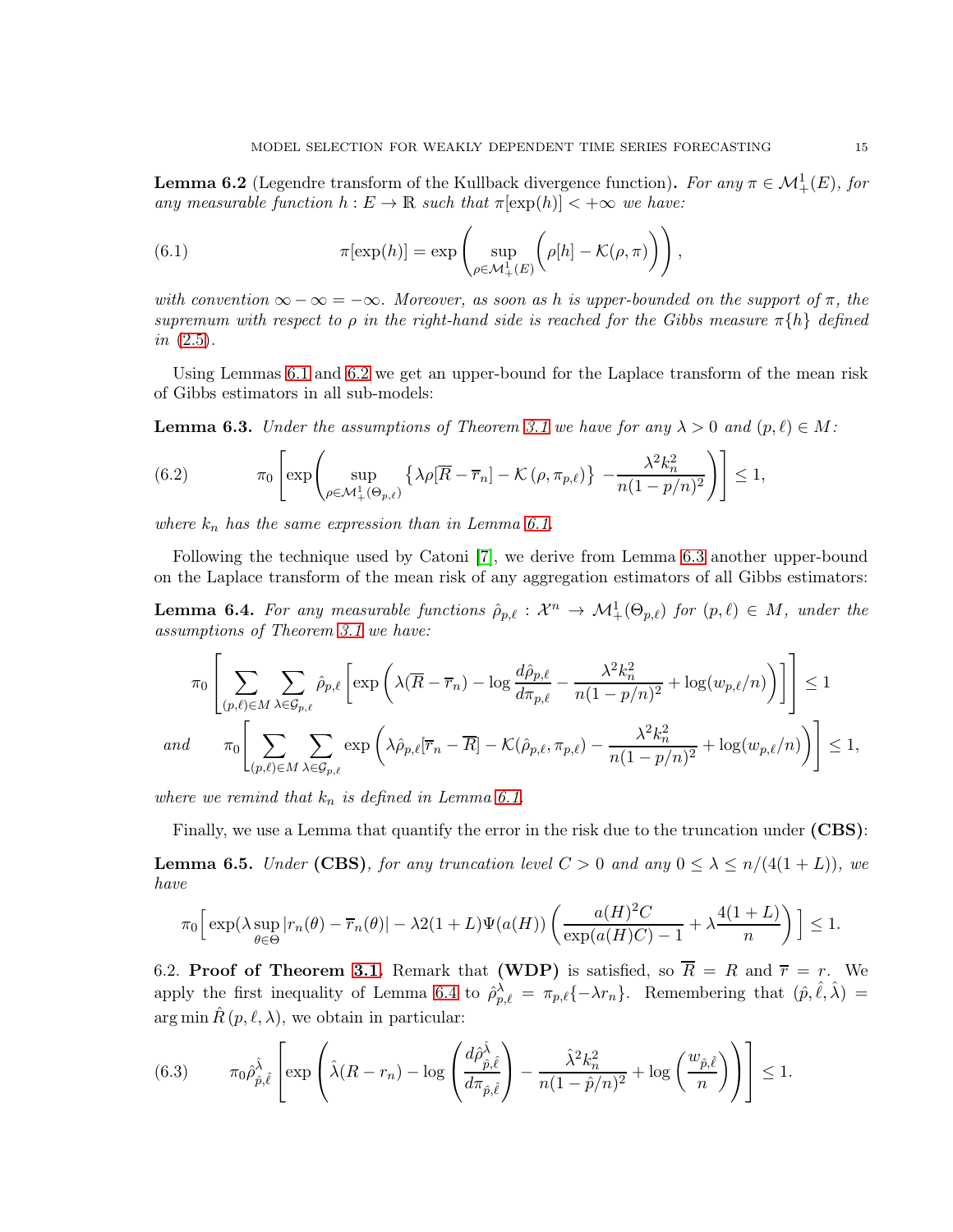Remark that  $\pi_0 \hat{\rho}^{\hat{\lambda}}_{\hat{n}}$  $\hat{\rho}_{\hat{p},\hat{\ell}}$  is a well defined probability measure as  $\hat{\rho}$  are defined conditionally on the observations. Remark also that  $\hat{\theta} \sim \hat{\rho}_{\hat{p}}^{\hat{\lambda}}$  $\hat{\rho}, \hat{\ell}$  by definition, then using the classical Chernov bound we derive that with probability  $1 - \varepsilon$  it holds:

<span id="page-15-0"></span>(6.4) 
$$
R(\hat{\theta}) \le r_n(\hat{\theta}) + \frac{\hat{\lambda}k_n^2}{n(1-\hat{p}/n)^2} + \frac{1}{\hat{\lambda}}\log\left(\frac{d\hat{\rho}_{\hat{p},\hat{\ell}}^{\hat{\lambda}}}{d\pi_{\hat{p},\hat{\ell}}}\right) + \frac{1}{\hat{\lambda}}\log\left(\frac{n}{w_{\hat{p},\hat{\ell}}}\right) + \frac{1}{\hat{\lambda}}\log\frac{1}{\varepsilon}.
$$

In order that the term  $\hat{R}$  appears, we notice that [\(6.4\)](#page-15-0) is equivalent to

$$
R(\hat{\theta}) \le -\frac{1}{\hat{\lambda}} \log \int_{\Theta_{\hat{p}, \hat{\ell}}} \exp \left( -\hat{\lambda} r_n(\theta) \right) \pi_{\hat{p}, \hat{\ell}}(d\theta) + \frac{\hat{\lambda} k_n^2}{n(1 - \hat{p}/n)^2} + \frac{1}{\hat{\lambda}} \log \left( \frac{n}{w_{\hat{p}, \hat{\ell}}} \right) + \frac{1}{\hat{\lambda}} \log \frac{1}{\varepsilon}
$$
  

$$
\le \inf_{p, \ell, \lambda} \hat{R}(p, \ell, \lambda) + \frac{\hat{\lambda}(k_n^2 - K_n^2)}{n(1 - \hat{p}/n)^2} - \frac{1}{\hat{\lambda}} \log \varepsilon
$$

(remind that  $K_n = (1+L) \log^{3/2} n$ ). Now, we upper bound the term  $\hat{R}(p,\ell,\lambda)$ , for any  $p, \ell$  and  $\lambda$ . Using the second inequality of Lemma [6.4](#page-14-2) we obtain for any  $(p, \ell) \in M$ ,  $\lambda \in \mathcal{G}$  and  $\rho \in \mathcal{M}^1_+(\Theta_{p,\ell})$ ,

<span id="page-15-1"></span>
$$
(6.5) \quad \int_{\Theta_{p,\ell}} r_n(\theta) \,\rho(d\theta) \le \int_{\Theta_{p,\ell}} R(\theta) \,\rho(d\theta) + \frac{\lambda k_n^2}{n(1 - p/n)^2} + \frac{1}{\lambda} \mathcal{K}(\rho, \pi_{p,\ell}) + \frac{1}{\lambda} \log \frac{n}{w_{p,\ell}} + \frac{1}{\lambda} \log \frac{1}{\varepsilon}.
$$

From [\(6.5\)](#page-15-1) and using Lemma [6.2](#page-14-4) two times we derive that

$$
-\frac{1}{\lambda}\log\int_{\Theta_{p,\ell}}\exp\left(-\lambda r_{n}(\theta)\right)\pi_{p,\ell}(d\theta) = \inf_{\rho\in\mathcal{M}_{+}^{1}(\Theta_{p,\ell})}\left\{\int_{\Theta_{p,\ell}}r_{n}(\theta)\,\rho(d\theta)+\frac{1}{\lambda}\mathcal{K}\left(\rho,\pi_{p,\ell}\right)\right\}
$$

$$
\leq \inf_{\rho\in\mathcal{M}_{+}^{1}(\Theta_{p,\ell})}\left\{\int_{\Theta_{p,\ell}}R\left(\theta\right)\rho(d\theta)+\frac{2}{\lambda}\mathcal{K}\left(\rho,\pi_{p,\ell}\right)\right\}+\frac{\lambda k_{n}^{2}}{n(1-p/n)^{2}}+\frac{1}{\lambda}\log\frac{n}{\varepsilon w_{p,\ell}}
$$

$$
=-\frac{2}{\lambda}\log\int_{\Theta_{p,\ell}}\exp\left(-\frac{\lambda}{2}R(\theta)\right)\pi_{p,\ell}(d\theta)+\frac{\lambda k_{n}^{2}}{n(1-p/n)^{2}}+\frac{1}{\lambda}\log\frac{n}{\varepsilon w_{p,\ell}}.
$$

Finally we obtain:

<span id="page-15-2"></span>(6.6) 
$$
\hat{R}(p,\ell,\lambda) \leq -\frac{2}{\lambda} \log \int_{\Theta_{p,\ell}} \exp\left(-\frac{\lambda}{2}R(\theta)\right) \pi_{p,\ell}(d\theta) + \frac{\lambda(k_n^2 + K_n^2)}{n(1-p/n)^2} + \frac{1}{\lambda} \log \frac{n}{\varepsilon w_{p,\ell}}.
$$

Under Assumption [\(2.3\)](#page-3-4), as soon as  $\lambda > 2e$  it holds

$$
-\log \pi_{p,\ell}\left[\exp\left(-\frac{\lambda}{2}\left(R - R(\overline{\theta}_{p,\ell})\right)\right)\right] \le d_{p,\ell}\log \frac{\lambda}{2}
$$

and it easily follows that

<span id="page-15-3"></span>
$$
-\log \pi_{p,\ell}\left[\exp\left(-\frac{\lambda}{2}\overline{R}\right)\right] \leq d_{p,\ell}\log\frac{\lambda}{2} + \frac{\lambda}{2}R(\overline{\theta}_{p,\ell}).
$$

We plug this result into the inequality [\(6.6\)](#page-15-2) to obtain:

(6.7) 
$$
\hat{R}(p,\ell,\lambda) \leq R(\overline{\theta}_{p,\ell}) + \frac{1}{\lambda} \left(2d_{p,\ell}\log\frac{\lambda}{2} + \log\frac{n}{\varepsilon w_{p,\ell}}\right) + \frac{\lambda(k_n^2 + K_n^2)}{n(1-p/n)^2}.
$$

Collecting the inequalities  $(6.4)$  and  $(6.7)$ , we obtain: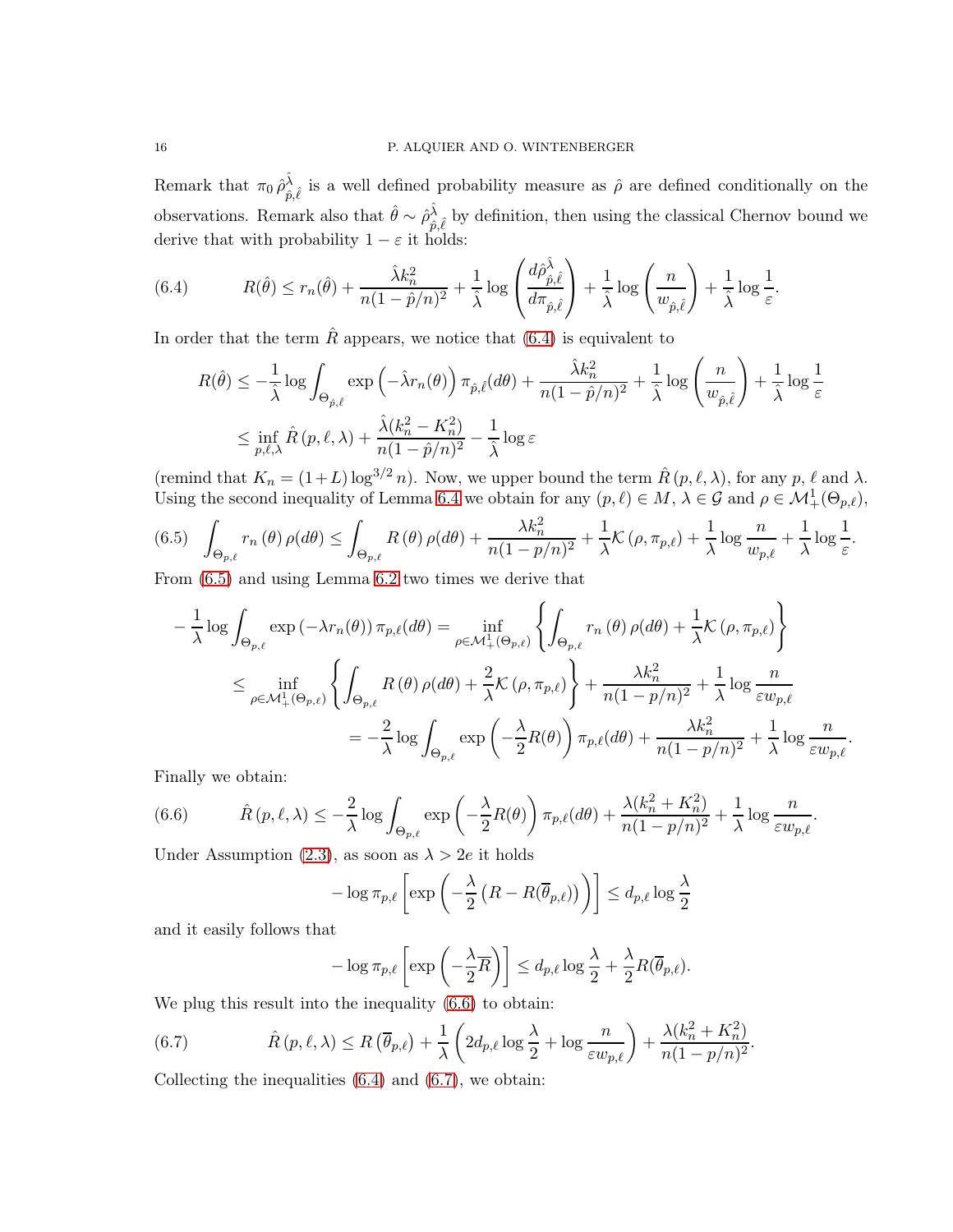(6.8) 
$$
R(\hat{\theta}) \le \inf_{p,\ell,\lambda \in \mathcal{G}_{p,\ell}} \left\{ R\left(\overline{\theta}_{p,\ell}\right) + \frac{1}{\lambda} \left( 2d_{p,\ell} \log \frac{\lambda}{2} + \log \frac{n}{\varepsilon w_{p,\ell}} \right) + \frac{\lambda(k_n^2 + K_n^2)}{n(1 - p/n)^2} \right\} + \frac{\hat{\lambda}(k_n^2 - K_n^2)}{n(1 - \hat{p}/n)^2} - \frac{1}{\hat{\lambda}} \log \varepsilon.
$$

As for  $\lambda \in \mathcal{G}_{p,\ell}$ , we have, by definition of  $\mathcal{G}_{p,\ell}$  that

$$
\lambda \in \left[ \tilde{c} \frac{\sqrt{d_{p,\ell} n} \log(d_{p,\ell} n)}{K_n}, \dots, \tilde{c} \frac{\sqrt{d_{p,\ell} n} \log(d_{p,\ell} n)}{K_n} \right] \cap [2e, n]
$$

then it holds

$$
(6.9) \quad R(\hat{\theta}) \le \inf_{d_p, \ell \le n} \left\{ R\left(\overline{\theta}_{p,\ell}\right) + \frac{K_n}{\check{c}\sqrt{d_{p,\ell}n} \log(d_{p,\ell}n)} \left( 2d_{p,\ell} \log \frac{n}{2} + \log \frac{n}{\varepsilon w_{p,\ell}} \right) + 4\hat{c}(k_n^2 + K_n^2) \sqrt{\frac{d_{p,\ell}}{n} \log(nd_{p,\ell})} \right\} + 4(k_n^2 - K_n^2)_+ + \frac{(1+L)\log \frac{1}{\check{c}}}{\check{c}\sqrt{n}}.
$$

For the sake of simplicity, we use rough estimates  $(1 \le d_{p,\ell}, 1 \le 1/\varepsilon, m_p \le n, ...)$  to obtain

$$
R(\hat{\theta}) \le \inf_{d_{p,\ell} \le n} \left\{ R\left(\overline{\theta}_{p,\ell}\right) + (1+L) \left( \frac{6}{\tilde{c}} + 8\hat{c} \Big(1 + \|X_0\|_{\infty} + \theta_{\infty,n}(1)\Big)^2 \right) \sqrt{\frac{d_{p,\ell}}{n}} \log^{5/2}(n) \right\} + 4(k_n^2 - K_n^2)_+ + \frac{7(1+L)\log\frac{n}{\tilde{c}}}{\check{c}\sqrt{n}}.
$$

This ends the proof as

$$
k_n^2 - K_n^2 = (1 + L) \left( \frac{(\|X_0\|_{\infty} + \theta_{\infty,n}(1))^2}{2} - \log^3(n) \right).
$$

<span id="page-16-0"></span>6.3. Proof of Theorem [3.2.](#page-6-2) As we work under (CBS), we have to deal with the error of approximation of r and R by  $\overline{R}$ . To quantify it, we use Lemma [6.5.](#page-14-3) First remark that as  $R = \pi_0[r]$  it holds

$$
\exp\left(\lambda \sup_{\theta \in \Theta} |R(\theta) - \overline{R}(\theta)| - \lambda \phi(C, \lambda)\right) \le 1,
$$

where

$$
\phi(C,\lambda) = 2(1+L)\Psi(a(H))\left(\frac{a(H)^2C}{\exp(a(H)C)-1} + \lambda \frac{4(1+L)}{n}\right)
$$

An immediate consequence is that

$$
\pi_0 \left[ \exp \left( \lambda \sup_{\theta \in \Theta} |(r_n - R)(\theta) - (\overline{r}_n - \overline{R})(\theta)| - 2\lambda \phi(C, \lambda) \right) \right] \le 1.
$$

As  $R - r_n = \overline{r}_n - \overline{R} + (r_n - R) - (\overline{r}_n - \overline{R})$ , for any measurable function  $\rho_{p,\ell} : \mathcal{X}^n \to \mathcal{M}_+^1(\Theta_{p,\ell})$ the Cauchy-Schwartz inequality gives

$$
\pi_0 \rho[\exp(\lambda/2(R-r_n))] \le \sqrt{\pi_0 \rho[\exp(\lambda(\overline{R}-\overline{r}_n))] \pi_0 \rho \left[\exp\left(\lambda \sup_{\theta \in \Theta} |(r_n - R)(\theta) - (\overline{r}_n - \overline{R})(\theta)|\right)\right]}.
$$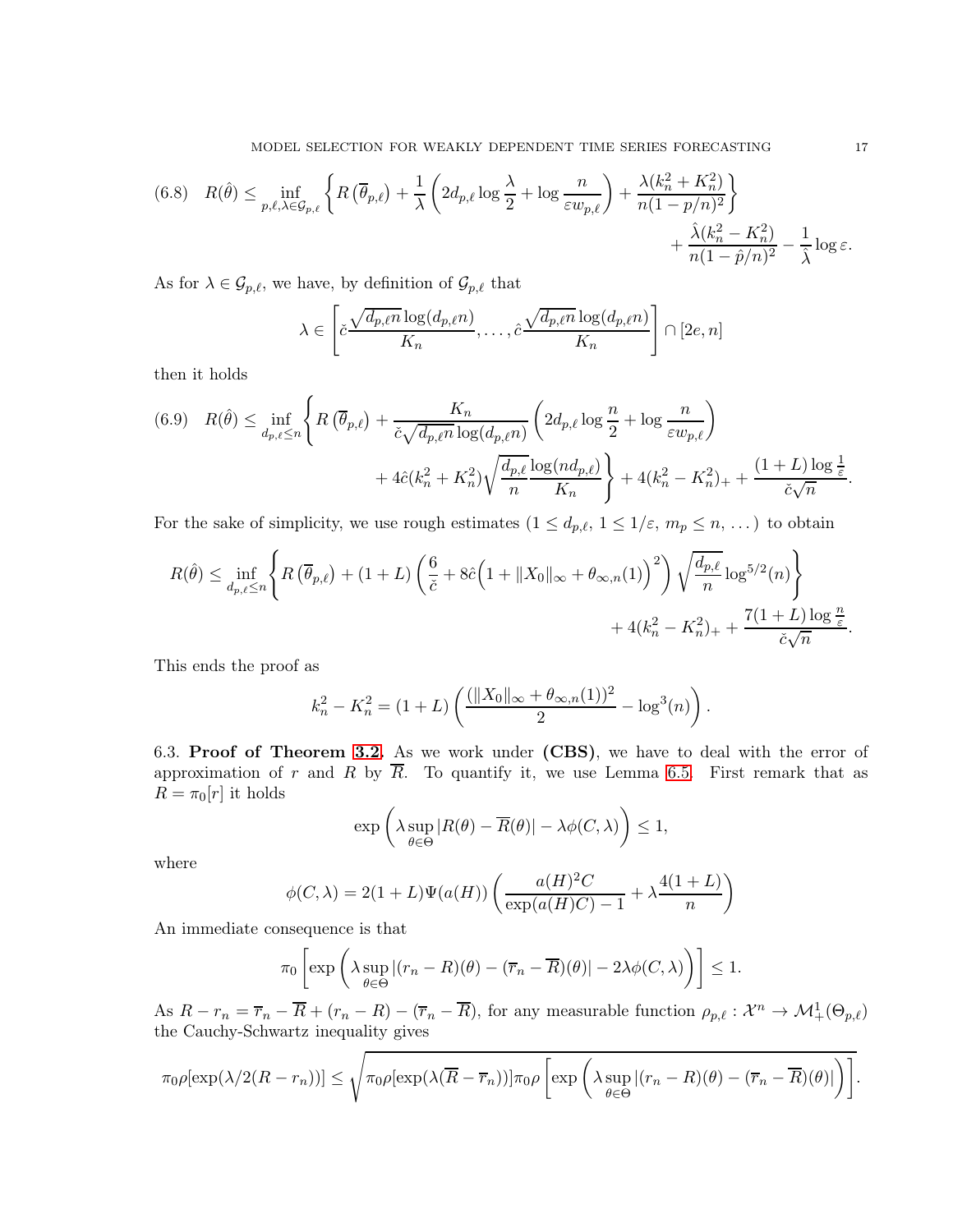Using this remark and the same reasoning than in the proof of Theorem [3.1](#page-5-2) that gives [\(6.3\)](#page-14-5) from Lemma [6.4,](#page-14-2) we get the inequality

$$
\pi_0 \hat{\rho}^{\hat{\lambda}}_{\hat{p},\hat{\ell}} \left[ \exp\left( \frac{\hat{\lambda}}{2} (R - r_n) - 0, 5 \log\left( \frac{d \hat{\rho}^{\hat{\lambda}}_{\hat{p},\hat{\ell}}}{d \pi_{\hat{p},\hat{\ell}}} \right) - 0, 5 \frac{\hat{\lambda}^2 k_n^2}{n(1 - \hat{p}/n)^2} + 0, 5 \log\left( \frac{w_{\hat{p},\hat{\ell}}}{n} \right) - \lambda \phi(C, \lambda)) \right] \le 1.
$$

As in the proof of Theorem [3.1,](#page-5-2) we derive an equivalent of [\(6.4\)](#page-15-0), i.e. with probability  $1 - \varepsilon$  it holds:

$$
R(\hat{\theta}) \le r_n(\hat{\theta}) + \frac{\hat{\lambda}k_n^2}{n(1-\hat{p}/n)^2} + \frac{1}{\hat{\lambda}}\log\left(\frac{d\hat{\rho}_{\hat{p},\hat{\ell}}^{\hat{\lambda}}}{d\pi_{\hat{p},\hat{\ell}}}\right) + \frac{1}{\hat{\lambda}}\log\left(\frac{n}{w_{\hat{p},\hat{\ell}}}\right) + 2\phi(C,\hat{\lambda}) + \frac{2}{\hat{\lambda}}\log\frac{1}{\varepsilon}
$$

.

With similar arguments we derive an equivalent of  $(6.5)$ :

$$
\int_{\Theta_{p,\ell}} r_n(\theta) \rho(d\theta) \le \int_{\Theta_{p,\ell}} R(\theta) \rho(d\theta) + \frac{\lambda k_n^2}{n(1-p/n)^2} + \frac{1}{\lambda} \mathcal{K}(\rho, \pi_{p,\ell}) + \frac{1}{\lambda} \log \frac{n}{w_{p,\ell}} + 2\phi(C,\lambda) + \frac{2}{\lambda} \log \frac{1}{\varepsilon}
$$

and also

<span id="page-17-0"></span>
$$
(6.10) \quad R(\hat{\theta}) \le \inf_{p,\ell,\lambda} \left\{ R\left(\overline{\theta}_{p,\ell}\right) + \frac{1}{\lambda} \left( 2d_{p,\ell} \log \frac{\lambda}{2} + \log \frac{n}{\varepsilon w_{p,\ell}} \right) + \frac{\lambda(k_n^2 + K_n^2)}{n(1 - p/n)^2} + 2\phi(C,\lambda) \right\} + \frac{\hat{\lambda}(k_n^2 - K_n^2)}{n(1 - p/n)^2} + 2\phi(C,\hat{\lambda}) - \frac{2}{\hat{\lambda}} \log \varepsilon.
$$

We still have

$$
-\frac{2}{\hat{\lambda}}\log \varepsilon \leq \frac{2(1+L)}{\check{c}\sqrt{n}}\log \frac{1}{\varepsilon}
$$

so we now have to upper bound  $2\phi(C, \hat{\lambda})$ . As  $\hat{\lambda} \leq n/(4(1+L))$  by definition of the  $\mathcal{G}_{p,\ell}$ , fixing  $C = a(H)^{-1} \log n$  we obtain:

$$
\phi(C,\hat{\lambda}) \le \frac{4a(H)(1+L)\Psi(a(H))[2\hat{\lambda}(1+L) + a(H)\log(n)]}{n}.
$$

As  $\hat{\lambda} \leq \hat{c} d_{\hat{p}, \hat{\ell}} \log(d_{\hat{p}, \hat{\ell}} n)/(1+L)$  by definition of  $\mathcal{G}_{p,\ell}$ , we obtain

$$
\frac{\hat{\lambda}(k_n^2 - K_n^2)}{n(1 - p/n)^2} + 2\phi(C, \hat{\lambda}) \le \frac{8a(H)^2(1 + L)\Psi(a(H))\log(n)}{n} + \sqrt{\frac{d_{\hat{p}, \hat{\ell}}}{n}\log(d_{\hat{p}, \hat{\ell}}n)4(1 + L)\hat{c}\left(4a(H)\Psi(a(H)) + 2\log^2(n)(1 + \tilde{a}(H)/a(H))^2 - \log^3(n)\right)_+}.
$$

We now plug this result into [\(6.10\)](#page-17-0) to end the proof.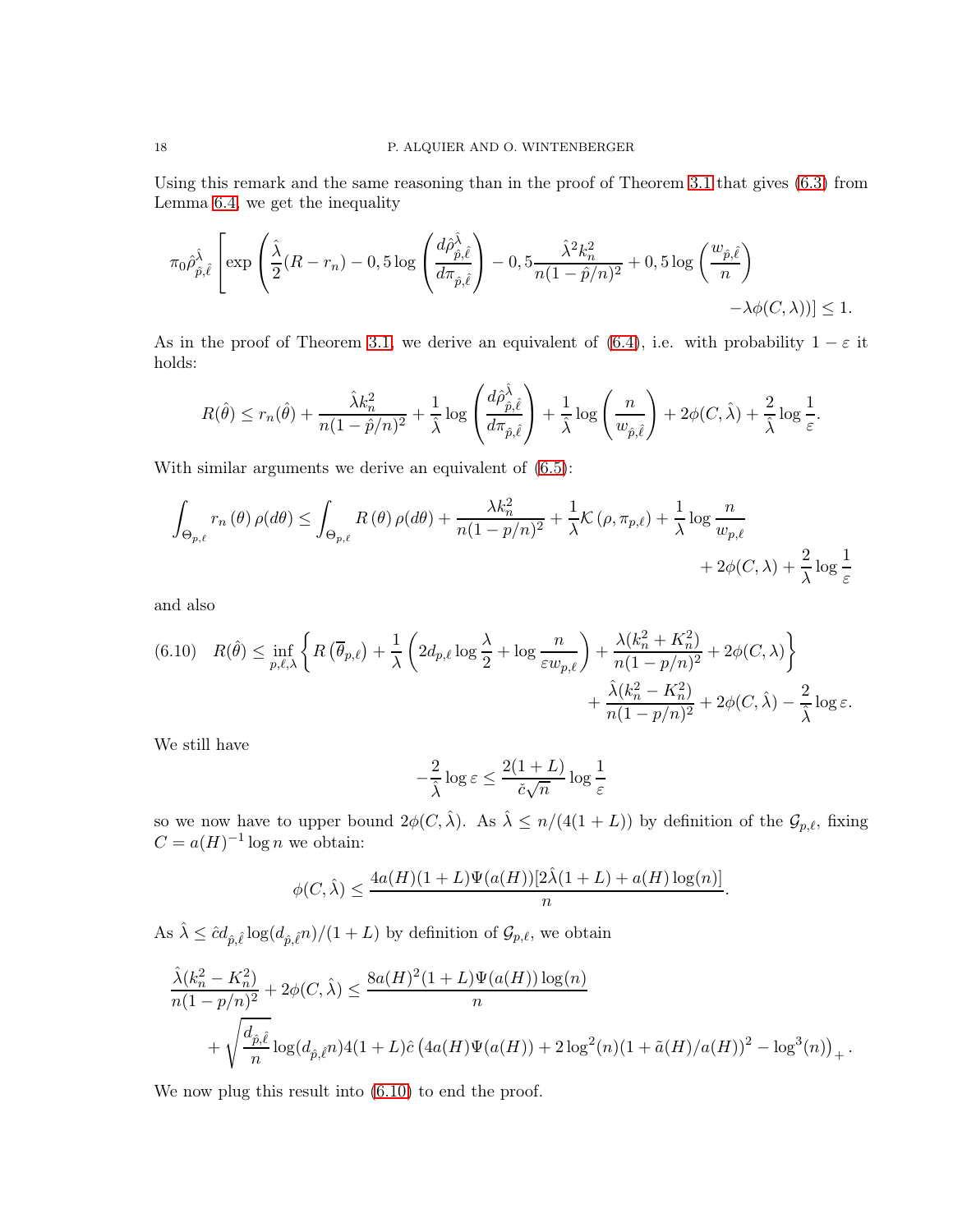# <span id="page-18-0"></span>6.4. Proofs of Lemmas [6.1,](#page-13-3) [6.3,](#page-14-1) [6.4,](#page-14-2) [6.5](#page-14-3) and of Proposition [2.1.](#page-3-3)

*Proof of Lemma [6.1.](#page-13-3)* The proof of this Lemma is based on the following result of Rio [\[24\]](#page-25-10) on  $\overline{X}$ :

<span id="page-18-1"></span>**Theorem 6.6.** Let  $Y = (Y_t)_{t \in \mathbb{Z}}$  be a bounded stationary time series bounded distributed as  $\pi_0$  on  $\mathcal{X}^{\mathbb{Z}}$ . Let h be a 1*-Lipschitz function of*  $\mathcal{X}^n \to \mathbb{R}$ , *i.e.* such that:

(6.11) 
$$
\forall (x_1, y_1, ..., x_n, y_n) \in \mathcal{X}^{2n}, \quad |h(x_1, ..., x_n) - h(y_1, ..., y_n)| \leq \sum_{i=1}^n ||x_i - y_i||.
$$

*Then for any*  $t \geq 0$  *we have:* 

<span id="page-18-2"></span>
$$
\pi_0 \left[ \exp(t(\pi_0[h(X_1, ..., X_n)] - h(X_1, ..., X_n))) \right] \leq \exp(t^2 n(\|X_0\|_{\infty} + \theta_{\infty, n}(1))^2/2).
$$

*Proof of Theorem [6.6.](#page-18-1)* This version of Theorem 1 of [\[24\]](#page-25-10) comes rewriting the inequality (3) in [\[24\]](#page-25-10) as, for any 1-Lipschitz function  $g$ :

$$
\Gamma(g) = \|\mathbb{E}(g(X_{\ell+1}, \cdots, X_n)|\mathcal{F}_{\ell}) - \mathbb{E}(g(X_{\ell+1}, \cdots, X_n))\|_{\infty} \le \theta_{\infty, n-\ell}(1).
$$

The result is proved as  $\sup_{1 \leq r \leq n} \theta_{\infty,r}(1) \leq \theta_{\infty,n}(1)$ .

We now apply the result of Theorem [6.6](#page-18-1) on  $Y = \overline{X}$  to obtain the result of Lemma [6.1.](#page-13-3) Let us fix  $\lambda > 0$ ,  $(p, \ell) \in M$ ,  $\theta \in \Theta_{p,\ell}$  and  $t = (1 + L)\lambda / [n - p(\theta)]$  and the function h defined by:

$$
h(x_1, ..., x_n) = \frac{1}{1+L} \sum_{i=p(\theta)+1}^n ||x_i - f_{\theta}(x_{i-1}, ..., x_{i-p(\theta)})||.
$$

We easily check that  $h$  satisfies condition  $(6.11)$ :

 $\mathbf{I}$ 

$$
\left| h(x_1, ..., x_n) - h(y_1, ..., y_n) \right|
$$
  
\n
$$
\leq \frac{1}{1+L} \sum_{i=p(\theta)+1}^n \left| \|x_i - f_{\theta}(x_{i-1}, ..., x_{i-p(\theta)})\| - \|y_i - f_{\theta}(y_{i-1}, ..., y_{i-p(\theta)})\| \right|
$$
  
\n
$$
\leq \frac{1}{1+L} \sum_{i=p(\theta)+1}^n \|x_i - y_i - f_{\theta}(x_{i-1}, ..., x_{i-p(\theta)}) + f_{\theta}(y_{i-1}, ..., y_{i-p(\theta)})\|
$$
  
\n
$$
\leq \frac{1}{1+L} \sum_{i=p(\theta)+1}^n \|x_i - y_i\| + \frac{1}{1+L} \sum_{i=p(\theta)+1}^n \|f_{\theta}(x_{i-1}, ..., x_{i-p(\theta)}) - f_{\theta}(y_{i-1}, ..., y_{i-p(\theta)})\|
$$
  
\n
$$
\leq \frac{1}{1+L} \sum_{i=p(\theta)+1}^n \|x_i - y_i\| + \frac{1}{1+L} \sum_{i=p(\theta)+1}^n \sum_{j=1}^{p(\theta)} a_j(\theta) \|x_{i-j} - y_{i-j}\|
$$
  
\n
$$
\leq \frac{1}{1+L} \sum_{i=p(\theta)+1}^n \|x_i - y_i\| + \frac{L}{1+L} \sum_{i=1}^n \|x_i - y_i\|
$$
  
\n
$$
\leq \sum_{i=1}^n \|x_i - y_i\|.
$$

The direct application of Theorem [6.6](#page-18-1) ends the proof under (WDP). Under (CBS)  $k_n$  follows from the estimates of  $||X_0||_{\infty}$  and  $\theta_{\infty,n}(1)$  obtained in Proposition [4.1.](#page-7-6)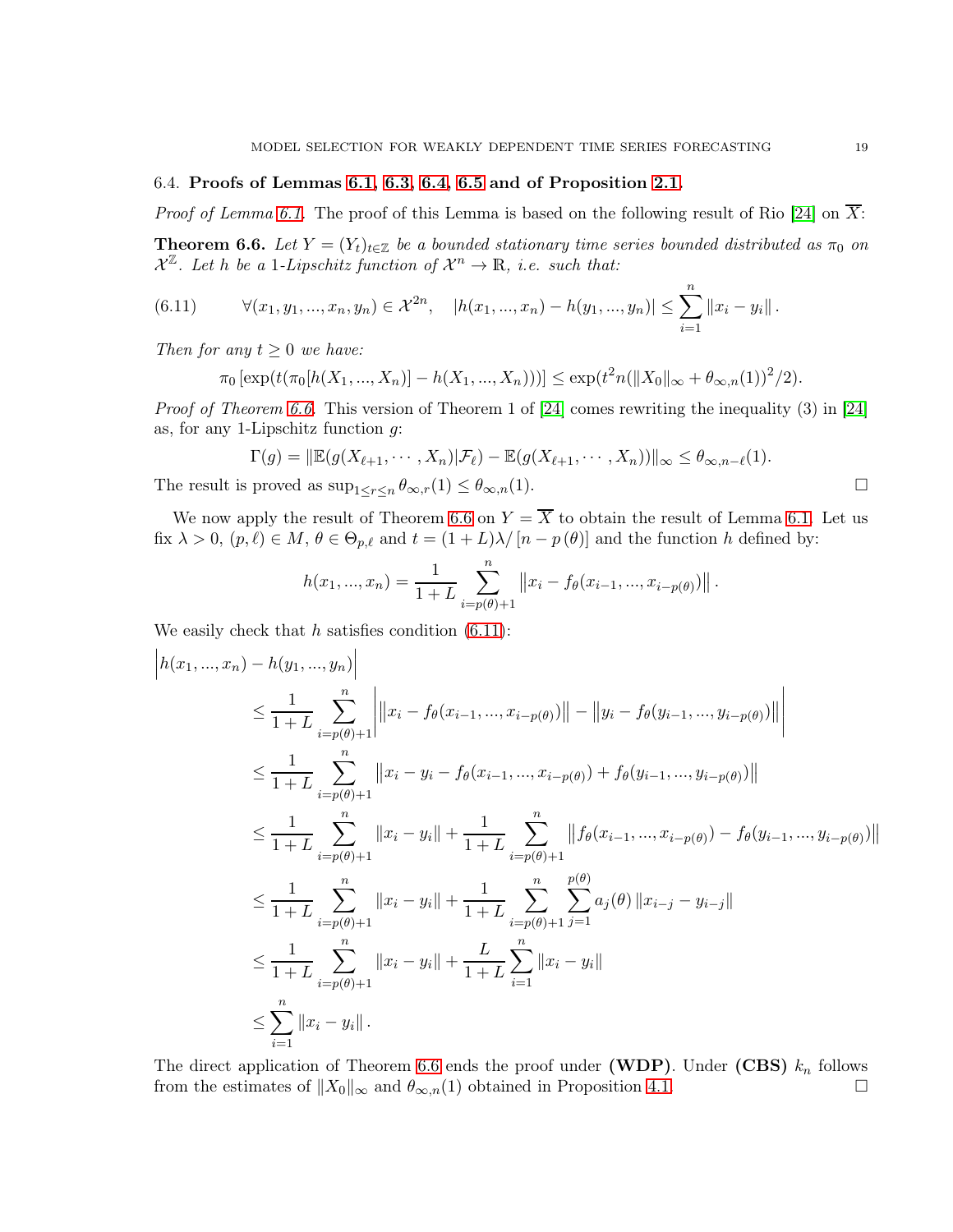*Proof of Lemma [6.3.](#page-14-1)* Integrate the inequality in Lemma [6.1](#page-13-3) with respect  $\pi_{p,\ell}$  on  $\Theta_{p,\ell}$  (then  $p(\theta)$ ) p) for any  $(p, \ell) \in M$  in order to obtain:

$$
\pi_{p,\ell}[\pi_0[\exp(\lambda(\overline{R}-\overline{r}_n))]] \le \exp\left(\frac{\lambda^2 k_n^2}{n(1-p/n)^2}\right).
$$

Fubini's Theorem implies that

$$
\pi_0 \left[ \pi_{p,\ell} \left[ \exp \left( \lambda \left( \overline{R} - \overline{r}_n \right) - \frac{\lambda^2 k_n^2}{n(1 - p/n)^2} \right) \right] \right] \le 1.
$$

Applying Lemma [6.2](#page-14-4) for  $\pi = \pi_{p,\ell}$  and  $h = \lambda(\overline{R} - \overline{r}_n) - \lambda^2 k_n^2/(n(1-p/n)^2)$  on  $\mathcal{M}_+^1(\Theta_{p,\ell})$  leads to the inequality:

$$
\pi_0 \left[ \exp \left( \sup_{\rho \in \mathcal{M}_+^1(\Theta_{p,\ell})} \left\{ \lambda \rho[\overline{R} - \overline{r}_n] - \mathcal{K}(\rho, \pi_{p,\ell}) \right\} - \frac{\lambda^2 k_n^2}{n(1 - p/n)^2} \right) \right] \le 1.
$$
  
This ends the proof.

*Proof of Lemma [6.4.](#page-14-2)* First, let us choose  $\lambda \in \Lambda$ . Let  $h_{p,\ell}^{\lambda}$  denotes, for any  $(p,\ell) \in M$ :

$$
h_{p,\ell}^{\lambda} = \sup_{\rho_{p,\ell} \in \mathcal{M}_+^1(\Theta_{p,\ell})} \left\{ \lambda \rho_{p,\ell} [\overline{R} - \overline{r}_n] - \mathcal{K} \left( \rho_{p,\ell}, \pi_{p,\ell} \right) \right\} - \frac{\lambda^2 k_n^2}{n(1 - p/n)^2}.
$$

From Lemma [6.3](#page-14-1) applied on the different  $\mathcal{M}^1_+(\Theta_{p,\ell})$  we have, for any  $(p,\ell) \in M$ :

$$
\pi_0 \left[ \sum_{(p,\ell) \in M} w_{p,\ell} \exp \left( h_{p,\ell}^{\lambda} \right) \right] \le 1.
$$

Now we apply Inequality [\(6.1\)](#page-14-6) in Lemma [6.2](#page-14-4) for  $\pi = \sum_{(p,\ell) \in M} w_{p,\ell} \delta_{(p,\ell)}$  and  $h = \sum_{(p,\ell) \in M} h_{p,\ell}^{\lambda} \mathbb{1}_{\Theta_{p,\ell}}$ and we obtain

$$
\pi_0\left[\exp\left(\sup_{\sum_{(p,\ell)\in M}w_{p,\ell}'=1}\left\{\sum_{(p,\ell)\in M}w_{p,\ell}'h_{p\ell}-\sum_{(p,\ell)\in M}w_{p,\ell}'\log(w_{p,\ell}'/w_{p,\ell})\right\}\right)\right]\leq 1
$$

and, by Jensen's inequality, and replacing  $h_{p,\ell}^{\lambda}$  by its definition,

<span id="page-19-0"></span>
$$
(6.12) \quad \pi_0 \left[ \sup_{\sum_{(p,\ell)\in M} w'_{p,\ell}=1} \left\{ \sum_{(p,\ell)\in M} w'_{p,\ell} \sup_{\rho_{p,\ell}\in \mathcal{M}_+^1(\Theta_{p,\ell})} \exp\left( \lambda \rho_{p,\ell} \left[ \lambda(\overline{R}-\overline{r}_n) - \log \frac{d\rho_{p,\ell}}{d\pi_{p,\ell}} \right] \right. \right. \\ \left. - \frac{\lambda^2 k_n^2}{n(1-p/n)^2} + \log \frac{w_{p,\ell}}{w'_{p,\ell}} \right) \right\} \right] \le 1.
$$

By Jensen again, we obtain a bound for the first term in the sum bounded in Lemma [6.4:](#page-14-2)

$$
\pi_0\left[\sup_{\sum_{(p,\ell)\in M}w_{p,\ell}'=1}\left\{\sum_{(p,\ell)\in M}w_{p,\ell}'\sup_{\rho_{p,\ell}\in \mathcal{M}_+^1(\Theta_{p,\ell})}\rho_{p,\ell}\left[\exp\left(\lambda(\overline{R}-\overline{r}_n)-\log\frac{d\rho_{p,\ell}}{d\pi_{p,\ell}}\right.\right.\right.\\ \left.\left.-\frac{\lambda^2k_n^2}{n(1-p/n)^2}+\log\frac{w_{p,\ell}}{w_{p,\ell}'}\right)\right]\right\}\right]\leq 1.
$$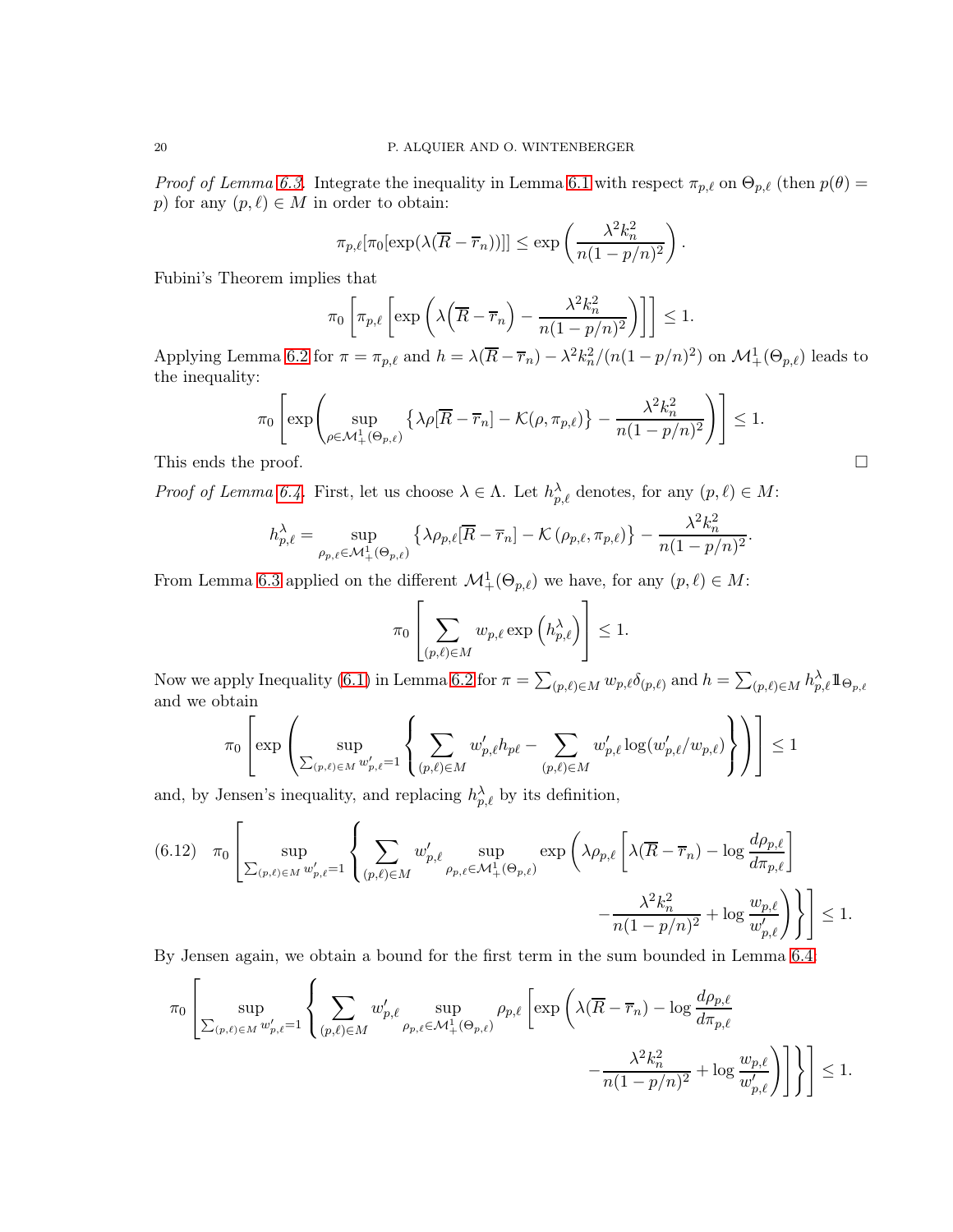Finally, we sum this inequality over all  $\lambda \in \mathcal{G}$  to bound the first expectation.

The second expectation is bounded by choosing specific weights  $w'_{p,\ell}$  in the supremum in in-equality [\(6.12\)](#page-19-0) such that  $w'_{p,\ell} = 1$  for  $(p,\ell) = \arg \max_M {\{h_{p,\ell}\}}$ :

$$
\pi_0 \bigg[ \sup_{\substack{(p,\ell) \in M \\ \rho_{p,\ell} \in \mathcal{M}_+^1(\Theta_{p,\ell})}} \left\{ \exp \left( \lambda \rho_{p,\ell} [\overline{R} - \overline{r}_n] - \mathcal{K}(\rho_{p,\ell}, \pi_{p,\ell}) - \frac{\lambda^2 k_n^2}{n(1 - p/n)^2} + \log w_{p,\ell} \right) \right\} \bigg] \le 1.
$$

Again a summation over all  $\lambda \in \mathcal{G}$  leads to the result. This ends the proof.

*Proof of Lemma [6.5.](#page-14-3)* From the proof of the Lemma [6.1,](#page-13-3) we already know that  $|\overline{r}_n(\theta) - r_n(\theta)| \le$  $(1+L)/(n-p)\sum_{i=1}^{n}||X_i-\overline{X}_i||.$  This bound holds uniformly on  $\Theta$ . As  $p\leq n/2$  it remains to estimate  $\pi_0[\exp(\lambda 2(1+L)/n\sum_{i=1}^n ||X_i - \overline{X}_i||])$ . From the assumption [\(4.3\)](#page-7-2), the stationarity of X and as the  $\xi_i$ s are iid we have:

$$
\pi_0 \Big[ \exp \Big( \lambda 2(1+L)/n \sum_{i=1}^n \|X_i - \overline{X}_i\| \Big] \Big) \leq \pi_0 \Big[ \exp \Big( \lambda 2(1+L)/n \sum_{i=1}^n \sum_{j=0}^\infty a_j(H) \|\xi_{i-j} - \overline{\xi}_{i-j}\| \Big) \Big] \leq \pi_0 \Big[ \exp \Big( \lambda 2(1+L)/n \sum_{j=0}^\infty \sum_{i=1 \vee (n-j)}^n a_{n-i+j}(H) \|\xi_{n-j} - \overline{\xi}_{n-j}\| \Big) \Big] \leq \prod_{j=0}^\infty \pi_0 \Big[ \exp(\lambda 2(1+L)/n \sum_{i=1 \vee (n-j)}^n a_{n-i+j}(H) \|\xi_0\| 1\|_{\|\xi_0\|>C} ) \Big].
$$

Denoting  $c_j = \lambda 2(1+L) \sum_{i=1 \vee (n-j)}^n a_{n-i+j}(H)/n$ , we develop for all  $j \ge 0$ 

$$
\pi_0 \Big[ \exp(c_j \| \xi_0 \| 1\|_{\|\xi_0\| > C}) \Big] = 1 + c_j \pi_0 \Big[ \| \xi_0 \| 1\|_{\|\xi_0\| > C} \Big] + \sum_{k \geq 2} \frac{c_j^k \pi_0 \Big[ \| \xi_0 \|^{k} 1\|_{\|\xi_0\| > C} \Big]}{k!}.
$$

There exists  $\delta > 0$  such that the complex function  $\Psi(z) = \pi_0[\exp(z||\xi_0|])$  is holomorphic on the open disk  $D(0, a(H) + \delta)$ . From the Cauchy estimates we obtain:

$$
\pi_0\Big[\|\xi_0\|^k 1\!\!1_{\|\xi_0\|>C}\Big] \leq \pi_0\Big[\|\xi_0\|^k\Big] \leq \Psi^{(k)}(0) \leq \frac{k! \max_{c \in \overline{D(0,a(H))}} \Psi(\lambda)}{a(H)^k} \leq \frac{k! \Psi(a(H))}{a(H)^k} \quad \forall k \geq 2
$$

As  $\lambda < n/(4(1+L))$  then  $2c_j \le a(H)$  for all  $j \ge 0$  and then we derive that for all  $j \ge 0$ :

$$
\pi_0 \Big[ \exp(c_j \|\xi_0\| 1\!\!1_{\|\xi_0\|>C}) \Big] \le 1 + c_j \pi_0 \Big[ \|\xi_0\| 1\!\!1_{\|\xi_0\|>C} \Big] + \Psi(a(H)) \sum_{k\ge 2} (c_j/a(H))^k
$$
  

$$
\le 1 + c_j \pi_0 \Big[ \|\xi_0\| 1\!\!1_{\|\xi_0\|>C} \Big] + \frac{\Psi(a(H))c_j^2}{a(H)(a(H)-c_j)} \le 1 + c_j \pi_0 \Big[ \|\xi_0\| 1\!\!1_{\|\xi_0\|>C} \Big] + c_j^2 \frac{2\Psi(a(H))}{a(H)^2}.
$$

As  $\phi(x) = (\exp(x)-1)/x$  is an increasing function for  $x > 0$ , then  $1\!\!1_{\|\xi_0\|>} C \leq \phi(a(H)\|\xi_0\|)/\phi(a(H)C)$ and the Markov formula gives for all  $j \geq 0$ 

.

$$
\pi_0 \Big[ \exp(c_j ||\xi_0|| \mathbb{1}_{\|\xi_0\| > C}) \Big] \le 1 + c_j \frac{\Psi(a(H))a(H)C}{\exp(a(H)C) - 1} + c_j^2 \frac{2\Psi(a(H))}{a(H)^2}
$$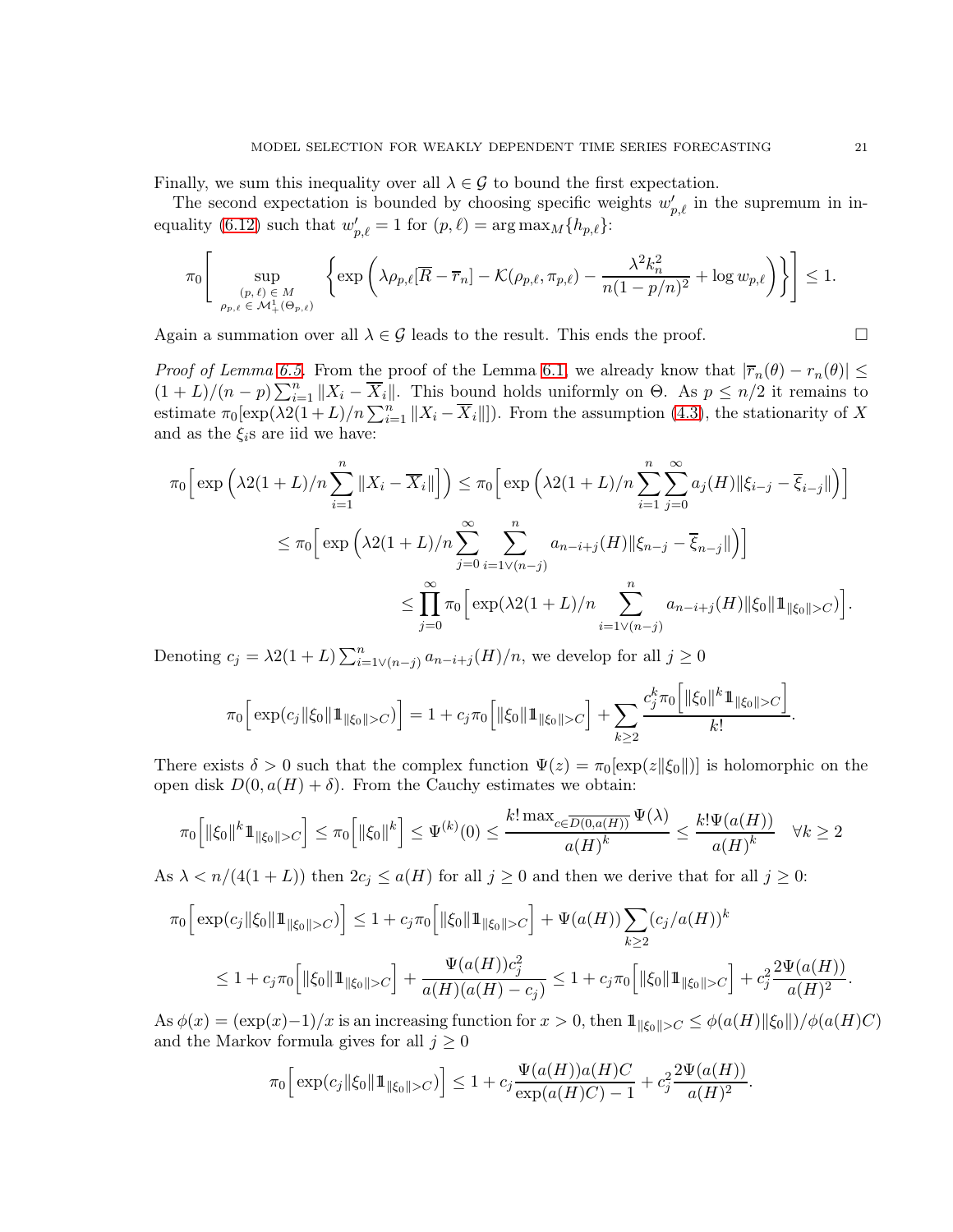Collecting those bounds we obtain

$$
\pi_0 \Big[ \exp \Big( \lambda \sup_{\theta \in \Theta} |\overline{r}_n(\theta) - r_n(\theta)| \Big) \Big] \le \prod_{j=0}^{\infty} \Big( 1 + c_j \frac{\Psi(a(H))a(H)C}{\exp(a(H)C) - 1} + c_j^2 \frac{2\Psi(a(H))}{a(H)^2} \Big)
$$

.

Using that  $log(1 + x) \leq x$  for all  $x > 0$ , we finally obtain:

$$
\log\left(\pi_0\Big[\exp\Big(\lambda \sup_{\theta \in \Theta} |\overline{r}_n(\theta) - r_n(\theta)|\Big)\Big]\right) \le \sum_{j=0}^{\infty} c_j \frac{\Psi(a(H))a(H)C}{\exp(a(H)C) - 1} + \sum_{j=0}^{\infty} c_j^2 \frac{2\Psi(a(H))}{a(H)^2}.
$$

The desired result follows from the estimates  $\sum_{j=0}^{\infty} c_j \leq \lambda a(H) 2(1+L)$  and  $\sum_{j=0}^{\infty} c_j^2 \leq \lambda^2 a(H)^2 4(1+L)$  $L)^2/n$ .  $2/n$ .

Now give the proof of the useful Proposition [2.1.](#page-3-3)

*Proof of Proposition [2.1.](#page-3-3)* Let us introduce a parameter  $\zeta > 0$  then we have

$$
-\frac{1}{\gamma}\log \pi_{p,\ell}\left[\exp\left(-\gamma\left(R - R(\overline{\theta}_{p,\ell})\right)\right)\right] - \zeta = -\frac{1}{\gamma}\log \pi_{p,\ell}\left[\exp\left(-\gamma\left(R - R(\overline{\theta}_{p,\ell}) - \zeta\right)\right)\right]
$$
  

$$
\leq -\frac{1}{\gamma}\log \pi_{p,\ell}\left(R(\theta) - R(\overline{\theta}_{p,\ell}) \leq \zeta\right)
$$

Then we directly derive from the definition of  $d_{p,\ell}$  that

$$
d_{p,\ell} \le \sup_{\gamma>e} \frac{\inf_{\zeta>0} \{ \zeta\gamma - \log \pi_{p,\ell} \left( R(\theta) - R(\overline{\theta}_{p,\ell}) \le \zeta \right) \}}{\log \gamma}.
$$

So

$$
\zeta \gamma - q \log \frac{\zeta}{Cc_{p,\ell}} \leq q \wedge \gamma C(c_{p,\ell} - \|\overline{\theta}_{p,\ell}\|) + q \log \left(\frac{Cc_{p,\ell}\gamma}{q} \vee \frac{c_{p,\ell}}{c_{p,\ell} - \|\overline{\theta}_{p,\ell}\|}\right).
$$

Now if  $q \leq \gamma C(c_{p,\ell} - ||\overline{\theta}_{p,\ell}||)$  then we get the estimate  $q(1 + \log(Cc_{p,\ell}\gamma/q))/\log \gamma$  which decreases with  $\gamma$ . We then get the desired bound when the supremum is established for  $\gamma = e \vee q/(C(c_{p,\ell} \|\overline{\theta}_{p,\ell}\|$ )). If  $q \geq \gamma C(c_{p,\ell} - \|\overline{\theta}_{p,\ell}\|)$  then we get the estimate  $(\gamma C(c_{p,\ell} - \|\overline{\theta}_{p,\ell}\|) + q \log(c_{p,\ell}/(c_{p,\ell} - \ell))$  $\|\overline{\theta}_{p,\ell}\|$ )))/ log  $\gamma$  which increases with  $\gamma$ . We have to consider  $\gamma$  as large as possible, i.e. when  $q = \gamma C(c_p \ell - \|\overline{\theta}_p \ell\|)$  and we are going back to the case treated above.  $q = \gamma C(c_{p,\ell} - ||\overline{\theta}_{p,\ell}||)$  and we are going back to the case treated above.

<span id="page-21-0"></span>6.5. Proofs of the results given in Section [4.](#page-6-1) After proving Proposition [4.1,](#page-7-6) we give Lemma [6.7](#page-22-0) that introduces a coupling argument used to estimate the coefficients  $\theta_{\infty,n}(1)$  in Propositions [4.2](#page-8-2) and [4.3.](#page-8-3)

*Proof of Proposition [4.1.](#page-7-6)* The theorem 3.1 of Doukhan and Wintenberger [\[14\]](#page-24-10) gives the existence of a unique stationary solution and the existence of an H such that  $X_t = H(\xi_t, \xi_{t-1}, \xi_{t-2}, \ldots)$ . We prove that conditions [\(3.1\)](#page-5-4) and [\(3.2\)](#page-5-3) are automatically satisfied. Let  $(x_i)$  and  $(y_i)$  be two sequences such that there exists  $j \in \mathbb{N}$  with  $x_i = y_i$  for all  $i \neq j$ . Then  $H(x) = u_0^{\infty}$  where  $u_0^{\infty} = \lim_{k \to \infty} u_0^k$  for  $(u_{-i}^k)_{i \in \mathbb{N}}$  defined recursively by

$$
u_{-i}^k = F(u_{-i-1}^k, u_{-i-2}^k, \dots, u_{1-k}^k, u_{-k}^k, 0, \dots; x_i) \qquad \forall 0 \le i \le k.
$$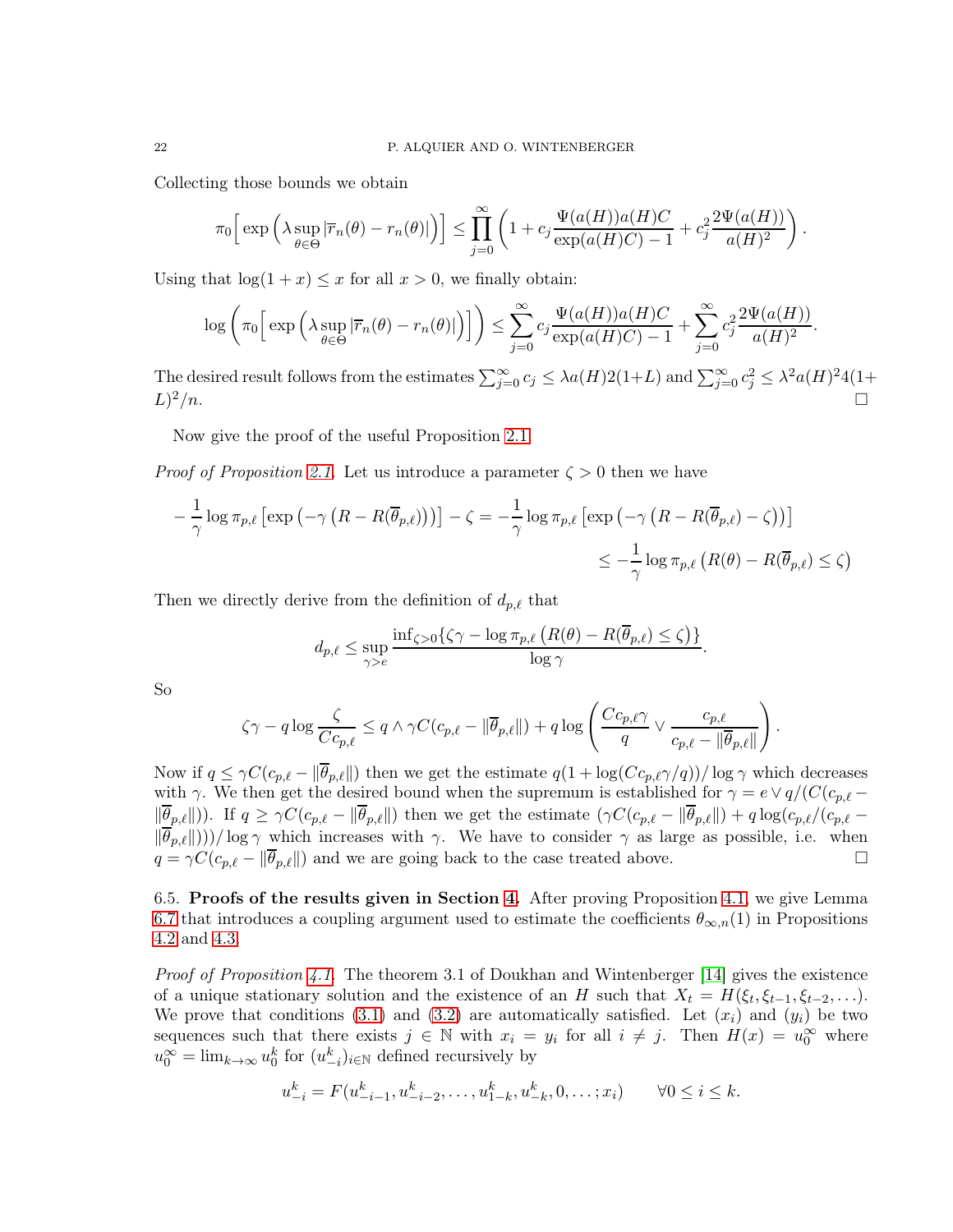Similarly, we denote  $H(y) = v_0^{\infty}$  such that  $||H(x) - H(y)|| = ||u_0^{\infty} - v_0^{\infty}||$ . For  $j = 0$ , using [\(4.3\)](#page-7-2)  $||u_0^k - v_0^k|| \leq u||x_j - y_j||$  for all k. For  $j \geq 1$ , as  $x_i = y_i$  for  $i > j$ , for k sufficiently large it holds (with the convention  $\sum_{\ell=1}^{-k} = 0$  for  $k \ge 0$ ):

$$
||u_0^k - v_0^k|| \leq \sum_{\ell_1=1}^j a_{\ell_1}(F) \sum_{\ell_2=1}^{j-\ell_1} a_{\ell_2}(F) \cdots \sum_{\ell_j=1}^{j-\ell_1-\cdots-\ell_{j-1}} a_{\ell_j}(F) ||u_{-j}^k - v_{-j}^k||.
$$

By definition  $||u_{-j}^k - v_{-j}^k|| \leq u||x_j - y_j||$  and we obtain  $||u_0^k - v_0^k|| \leq ua(F)^{j-1} ||x_j - y_j||$  for sufficiently large k. As the estimate does not depends on k, we derive that [\(3.1\)](#page-5-4) holds with  $a_j(H) = ua(F)^{j-1}$ and that  $(3.2)$  follows from the condition  $(4.4)$ .

Now we state a useful coupling Lemma;  $(X_t^*)$  is said to be a coupling version of  $(X_t)$  if it is similarly distributed and such that  $(X_t^*)_{t>0}$  is independent of  $\mathfrak{S}_0 = \sigma(X_t, t \leq 0)$ . From a version of the Kantorovitch-Rubinstein duality, see Dedecker and Prieur [\[12\]](#page-24-12) for more details, we obtain an estimate of  $\theta_{\infty,n}(1)$ :

<span id="page-22-0"></span>**Lemma 6.7.** For any version  $(X_t^*)$  we have

$$
\theta_{\infty,n}(1) \leq \sum_{i=1}^{n} ||\mathbb{E}(||X_i - X_i^*||/\mathfrak{S}_0)||_{\infty}.
$$

For the sake of completeness, we give the proof of this already known result.

*Proof of Lemma [6.7.](#page-22-0)* As we equipped  $\mathcal{X}^n$  with the norm  $||(x_1, \ldots, x_n)|| = \sum_{i=1}^n ||x_i||$  we immediately get the inequality

$$
\tau_{\infty,n}(1) \leq ||\mathbb{E}(||(X_1,\ldots,X_n)-(X_1^*,\ldots,X_n^*)|||\mathfrak{S}_0)||_{\infty} \leq \sum_{i=1}^u ||\mathbb{E}(||X_i-X_i^*|||\mathfrak{S}_0)||_{\infty}.\qquad \Box
$$

The proof of Propositions [4.2](#page-8-2) and [4.3](#page-8-3) are simple applications of this Lemma:

*Proof of Proposition [4.2.](#page-8-2)* Let us consider the coupling version of the causal Bernoulli shift  $(X_t)$ given by

$$
X_t^* = H(\xi_t, \xi_{t-1}, \dots, \xi_1, \xi_0^*, \xi_{-1}^*, \dots), \qquad \forall t \in \mathbb{Z}
$$

where  $(\xi_t^*)$  is similarly distributed than  $(\xi_t)$  and the two processes are independent. Then from Lemma [6.7](#page-22-0) and condition [\(3.1\)](#page-5-4) we obtain:

$$
\theta_{\infty,n}(1) \le \sum_{i=1}^n \Big\| \sum_{j=i}^{\infty} a_j(H) \mathbb{E}(\|\xi_{i-j} - \xi_{i-j}^*\|/\mathfrak{S}_0) \Big\|_{\infty} \le \sum_{j=i}^{\infty} j a_j(H) \|\mathbb{E}(\|\xi_{i-j} - \xi_{i-j}^*\|/\mathfrak{S}_0) \Big\|_{\infty}
$$
  
and the desired result follows.  $\square$ 

*Proof of Proposition [4.3.](#page-8-3)* Here we will consider the maximal coupling scheme of Goldstein [\[15\]](#page-24-15): there exists a version  $(X_t^*)$  such that

$$
\|\mathbb{P}(X_t \neq X_t^*) \text{ for some } t \geq r/\mathfrak{S}_0\|\infty = \sup_{(A,B)\in \mathfrak{S}_0 \times \mathfrak{F}_r} |\mathbb{P}(A/B) - P(B)| = \varphi(r).
$$

As  $||Y - Z|| \le 2||X_0||_{\infty} \mathbb{1}_{Y \neq Z}$  for any variables Y, Z bounded by  $||X_0||_{\infty}$ , we have:

$$
\|\mathbb{E}(\|X_i - X_i^*\|/\mathfrak{S}_0)\|_{\infty} \le 2\|X_0\|_{\infty} \|\mathbb{E}(\mathbb{1}_{X_i \ne X_i^*}/\mathfrak{S}_0)\|_{\infty} \le 2\|X_0\|_{\infty} \|\mathbb{P}(X_i \ne X_i^*/\mathfrak{S}_0)\|_{\infty}.
$$

As  $\mathbb{P}(X_i \neq X_i^*/\mathfrak{S}_0) \leq \mathbb{P}(X_t \neq X_t^*$  for some  $t \geq r/\mathfrak{S}_0$ , we conclude using Lemma [6.7.](#page-22-0)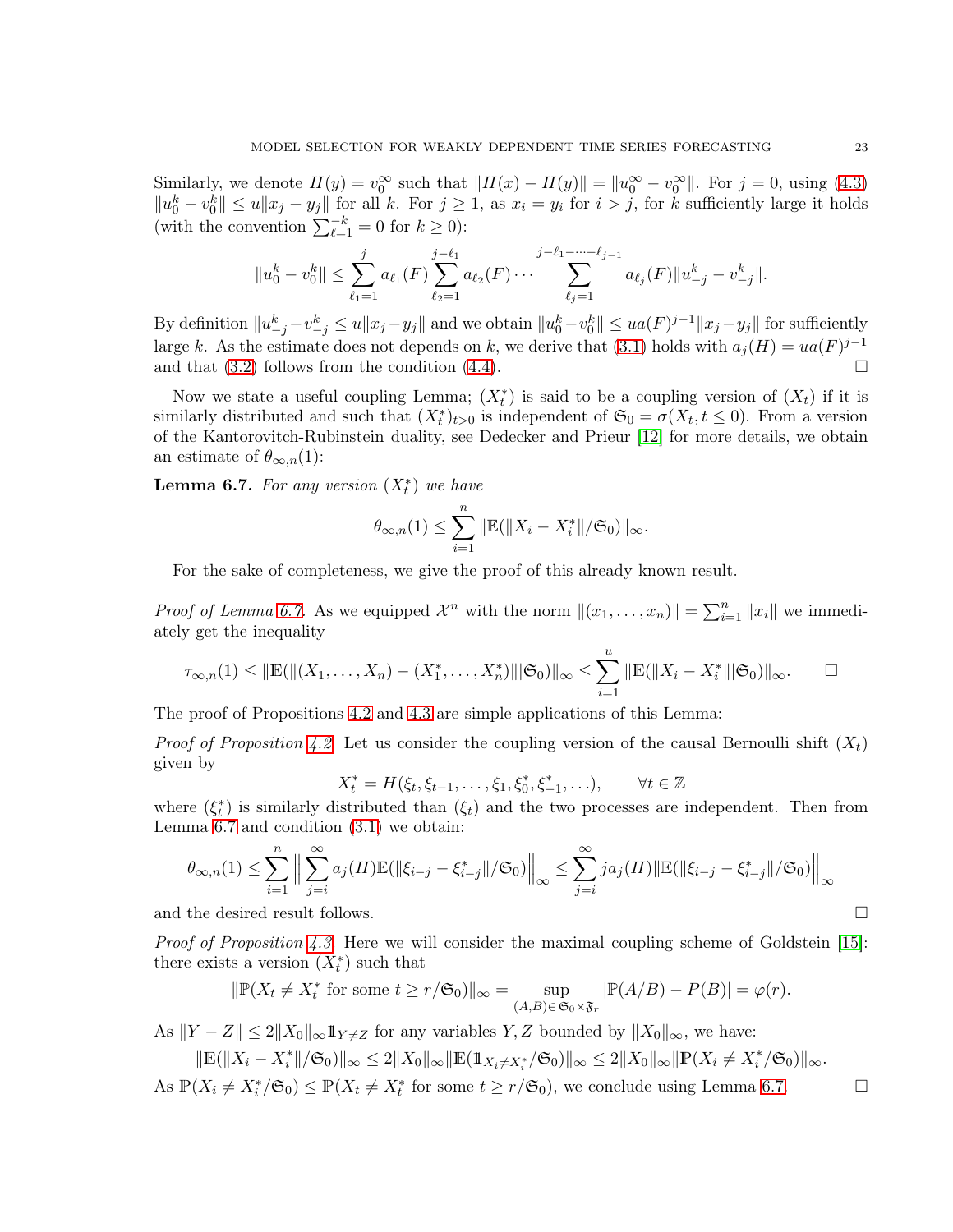<span id="page-23-0"></span>6.6. Proofs of the results given in Section [5.](#page-8-0) We proof the Corollaries [5.2](#page-11-2) and [5.3](#page-12-2) of Theorem [3.1](#page-5-2) applied in the context of Neural Networks and projection in the Fourier basis predictors.

*Proof of Corollary [5.2.](#page-11-2)* Let us check that all the predictors are L-Lipschitz functions of the observations. For any  $x, y \in \mathbb{R}^p$ , as the function  $\phi$  is 1-Lipschitz, we have

$$
|f_{\theta}(x) - f_{\theta}(y)| \leq \left| \sum_{k=1}^{\ell} c_k (\phi(a_k \cdot x + b_k) - \phi(a_k \cdot y + b_k)) \right|
$$
  

$$
\leq \sum_{k=1}^{\ell} |c_k||a_k \cdot (x - y)| \leq \sum_{k=1}^{\ell} |c_k| ||a_k||_1 ||x - y||_{\infty} \leq ||||a_k||_1 ||_{\infty} \sum_{k=1}^{\ell} |c_k| \sum_{i=1}^p |x_i - y_i|.
$$

For  $\theta \in \mathcal{B}_{c_{p,\ell}}^q$  then  $L = (c_{p,\ell} \vee 1)^3$  is convenient. Next, using Jensen to estimate  $\mathbb{L}_1$ -risk by  $\mathbb{L}_2$ -risk, we obtain from the theorem 1 of Barron [\[6\]](#page-24-14) the existence of  $C > 0$  such that

$$
\pi_0\left[\left|\operatorname{med}(X_0\,|\,X_{-1},\ldots,X_{-p})-f_{\overline{\theta}_{p,\ell}}(X_{-1},\ldots,X_{-p})\right|\right] \leq C \frac{p^c\|X_0\|_{\infty}}{\sqrt{\ell}}
$$

where  $\overline{\theta}_{p,\ell}$  belongs to the compact set

$$
\mathcal{B}'_{p,\ell} = \left\{\theta \in \mathbb{R}^{\ell(p+2)+1}; \sum_{i=1}^{\ell} |c_i| \leq C'c^p; \max_{1 \leq i \leq \ell} \|a_i\| \leq \sqrt{\ell} \log \ell; \max_{1 \leq i \leq \ell} |b_i| \leq \|X_0\|_{\infty} \sqrt{\ell} \log \ell \right\}.
$$

Remark that under the assumptions of Corollary [5.2](#page-11-2) we have  $c_{p,\ell} - ||\overline{\theta}_{p,\ell}|| \ge q/e$ . It implies by Proposition [2.1](#page-3-3) that  $d_{p,\ell} \leq 3q(1 + \log(c_{p,\ell}))$  when  $c_{p,\ell} \geq 1$ . From Theorem [3.1](#page-5-2) there exists  $C > 0$ satisfying

$$
R(\hat{\theta})] \le \inf_{d_p, \ell \le n} \left\{ R_p^* + C \left( \frac{p^c}{\sqrt{\ell}} + \log^3(n) \sqrt{\frac{p\ell}{n}} \right) \right\} + C \frac{\log \frac{1}{\varepsilon}}{\sqrt{n}}.
$$
  
from considering  $\ell = \sqrt{n} p^{c-1/2}$ .

The result follows from considering  $\ell = \sqrt{n}p^{c-1/2}$ 

*Proof of Proposition* [5.3.](#page-12-2) Let us apply Theorem [3.2:](#page-6-2) there exists  $C > 0$  such that

$$
R(\hat{\theta}) \le \inf_{p,\ell:d_{p,\ell} \le n} \left\{ \min_{\theta \in \Theta_{p,\ell}} R(\theta) + C\sqrt{\frac{d_{p,\ell}}{n}} \log^{5/2}(n) \right\} + C \frac{\log \frac{1}{\varepsilon}}{\sqrt{n}} \le \inf_{\ell:d_{p_0,\ell} \le n} \left\{ \min_{\theta \in \Theta_{p_0,\ell}} R(\theta) + C\sqrt{\frac{d_{p_0,\ell}}{n}} \log^{5/2}(n) \right\} + C \frac{\log \frac{1}{\varepsilon}}{\sqrt{n}}.
$$

Remarking that

$$
R\left(\overline{\theta}_{p_0,\ell}\right) = \inf_{\theta \in \Theta} \pi_0 \left[ \left| X_{p+1} - f_{\overline{\theta}_{p_0,\ell}}(X_p, ..., X_1) \right| \right]
$$
  
\n
$$
\leq \pi_0 \left[ \left| X_{p+1} - \sum_{i=1}^{p_0} f_i(X_{p-i}) \right| \right) + \inf_{\theta \in \Theta} \pi_0 \left[ \left| \sum_{i=1}^{p_0} f_i(X_{p-i}) - \sum_{i=1}^{p_0} \sum_{j=1}^n \theta_{i,j} \varphi_j(X_{p-i}) \right| \right]
$$
  
\n
$$
\leq \mu[|\xi_0|] + \inf_{\theta \in \Theta} \sum_{i=1}^{p_0} \pi_0 \left[ \left| f_i(X_1) - \sum_{j=1}^n \theta_{i,j} \varphi_j(X_1) \right| \right].
$$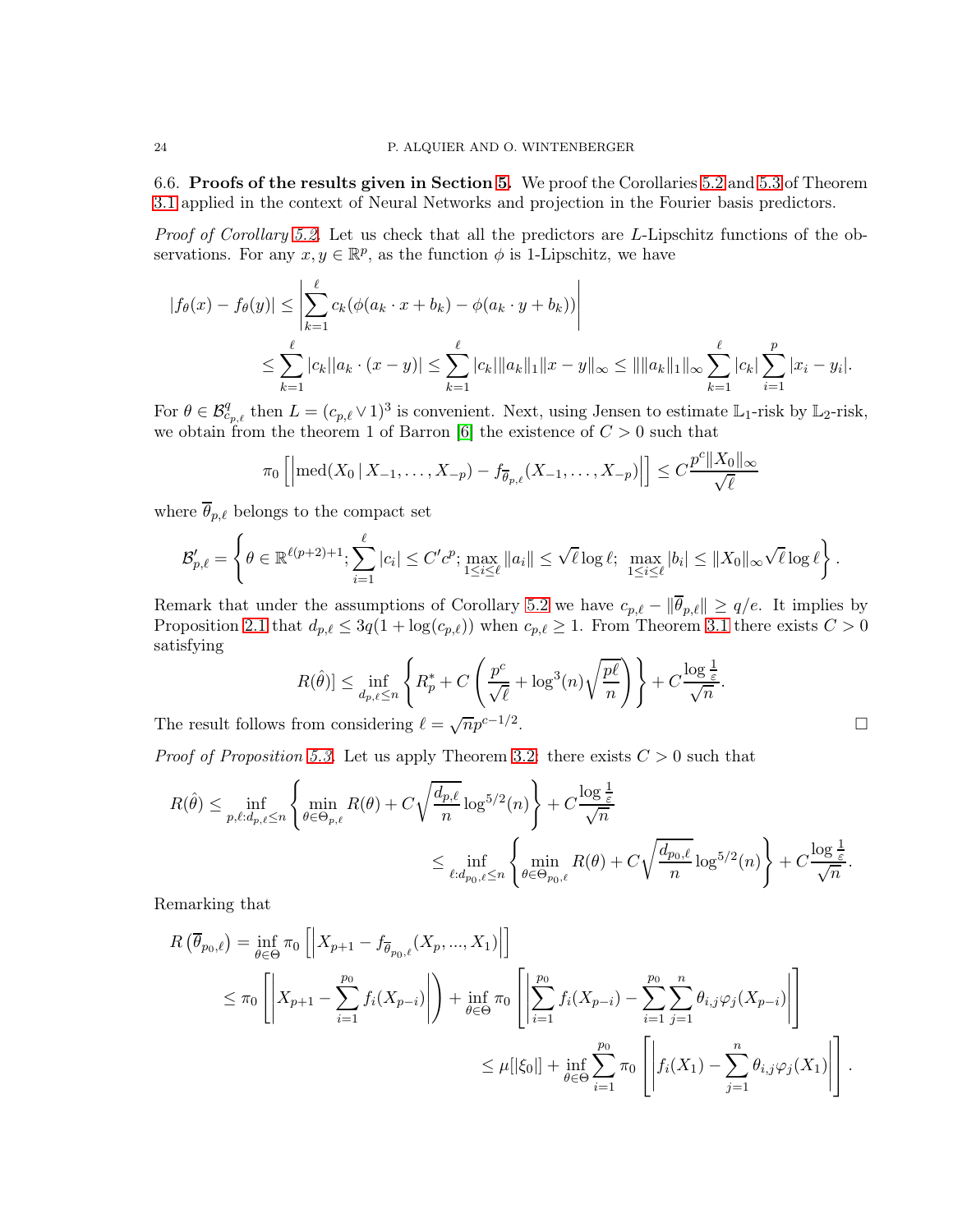Note also that under our hypothesis  $X_1$  has a density upper bounded by  $1/\sqrt{2\pi\sigma^2}$ . It then holds

$$
R(\overline{\theta}_{p_0,\ell}) \leq \mu[|\xi_0|] + \frac{1}{\sqrt{2\pi\sigma^2}} \inf_{\theta \in \Theta} \sum_{i=1}^{p_0} \int \left| f_i(x) - \sum_{j=1}^n \theta_{i,j} \varphi_j(x) \right| dx
$$
  

$$
\leq \mu[|\xi_0|] + \frac{1}{\sqrt{2\pi\sigma^2}} \inf_{\theta \in \Theta} \sum_{i=1}^{p_0} \left( \int \left[ f_i(x) - \sum_{j=1}^n \theta_{i,j} \varphi_j(x) \right]^2 dx \right)^{\frac{1}{2}}
$$
  

$$
\leq \mu[|\xi_0|] + \frac{1}{\sqrt{2\pi\sigma^2}} \sum_{i=1}^{p_0} \gamma_i \ell^{-s_i} \leq \mu[|\xi_0|] + \frac{\sum_{i=1}^{p_0} \gamma_i}{\sqrt{2\pi\sigma^2}} \ell^{-s}.
$$

Then we have

(6.13) 
$$
\pi_0[R(\hat{\theta})] \leq \mu[|\xi_0|] + \inf_{\ell} \left\{ \ell^{-s} \frac{\sum_{i=1}^{p_0} \gamma_i}{\sqrt{2\pi\sigma^2}} + C\sqrt{\frac{d_{p_0,\ell}}{n}} \log^{5/2}(n) \right\} + C \frac{\log \frac{1}{\varepsilon}}{\sqrt{n}}.
$$

The estimate of  $d_{p_0,\ell}$  from Propostition [2.1](#page-3-3) is plugged into [\(6.13\)](#page-24-16) to obtain for some  $C > 0$ 

<span id="page-24-16"></span>
$$
\pi_0[R(\hat{\theta})] \leq \mu[|\xi_0|] + \inf_{\ell} \left\{ \ell^{-s} \frac{\sum_{i=1}^{p_0} \gamma_i}{\sqrt{2\pi\sigma^2}} + C\sqrt{\frac{p_0\ell}{n}} \log^{5/2}(n) \right\} + C\frac{\log\frac{1}{\varepsilon}}{\sqrt{n}}.
$$

In particular, fixing  $\ell$  proportional to  $n^{\frac{1}{2s+1}}$  leads to the result.

### <span id="page-24-0"></span>**REFERENCES**

- <span id="page-24-1"></span>[1] Akaike, H. Information theory and an extension of the maximum likelihood principle. Second International Symposium on Information Theory (Tsahkadsor, 1971) (1973), 267–281.
- <span id="page-24-7"></span>[2] Alquier, P. PAC-bayesian bounds for randomized empirical risk minimizers. Mathematical Methods in Statistics 17, 4 (2008), 279–304.
- <span id="page-24-11"></span><span id="page-24-6"></span>[3] ANDREWS, D. W. K. Nonstrong mixing autoregressive processes. J. Appl. Probab. 21, 4 (1984), 930–934.
- [4] AUDIBERT, J.-Y. Aggregated estimators and empirical complexity for least square regression. Annales de l'Institut Henri Poincaré: Probability and Statistics 40, 6 (2004), 685–736.
- <span id="page-24-2"></span>[5] Baraud, Y., Comte, F., and Viennet, G. Adaptative estimation in autoregression or β-mixing regression via model selection. The Annals of Statistics 29, 3 (2001), 839–875.
- <span id="page-24-14"></span>[6] Barron, A. R. Approximation and estimation bounds for artificial neural networks. Machine Learning 14  $(1994), 115 - 133.$
- <span id="page-24-3"></span>[7] Catoni, O. A PAC-bayesian approach to adaptative classification. Preprint Laboratoire de Probabilités et Modèles Aéatoires (2003).
- <span id="page-24-4"></span>[8] Catoni, O. Statistical Learning Theory and Stochastic Optimization, Lecture Notes in Mathematics (Saint-Flour Summer School on Probability Theory 2001). Springer, 2004.
- <span id="page-24-5"></span>[9] Catoni, O. PAC-Bayesian Supervised Classification (The Thermodynamics of Statistical Learning), vol. 56 of Lecture Notes-Monograph Series. IMS, 2007.
- <span id="page-24-8"></span>[10] Dalalyan, A., and Tsybakov, A. Aggregation by exponential weighting, sharp oracle inequalities and sparsity. Machine Learning 72, 1-2 (2008), 39–61.
- <span id="page-24-9"></span>[11] DEDECKER, J., DOUKHAN, P., LANG, G., LEÓN, J. R., LOUHICHI, S., AND PRIEUR, C. Weak Dependence, Examples and Applications, vol. 190 of Lecture Notes in Statistics. Springer-Verlag, Berlin, 2007.
- <span id="page-24-12"></span>[12] Dedecker, J., and Prieur, C. New dependence coefficients: Examples and applications to statistics. Probability Theory and Related Fields 132 (2005), 203–235.
- <span id="page-24-13"></span><span id="page-24-10"></span>[13] DOUKHAN, P. Mixing, vol. 85 of Lecture Notes in Statistics. Springer-Verlag, New York, 1994.
- [14] DOUKHAN, P., AND WINTENBERGER, O. Weakly dependent chains with infinite memory. Stochastic Processes and their Applications 118 (2008), 1997–2013.
- <span id="page-24-15"></span>[15] GOLDSTEIN, S. Maximal coupling. Z. Wahrsch. verw. Gebiete 46 (1979), 193–204.